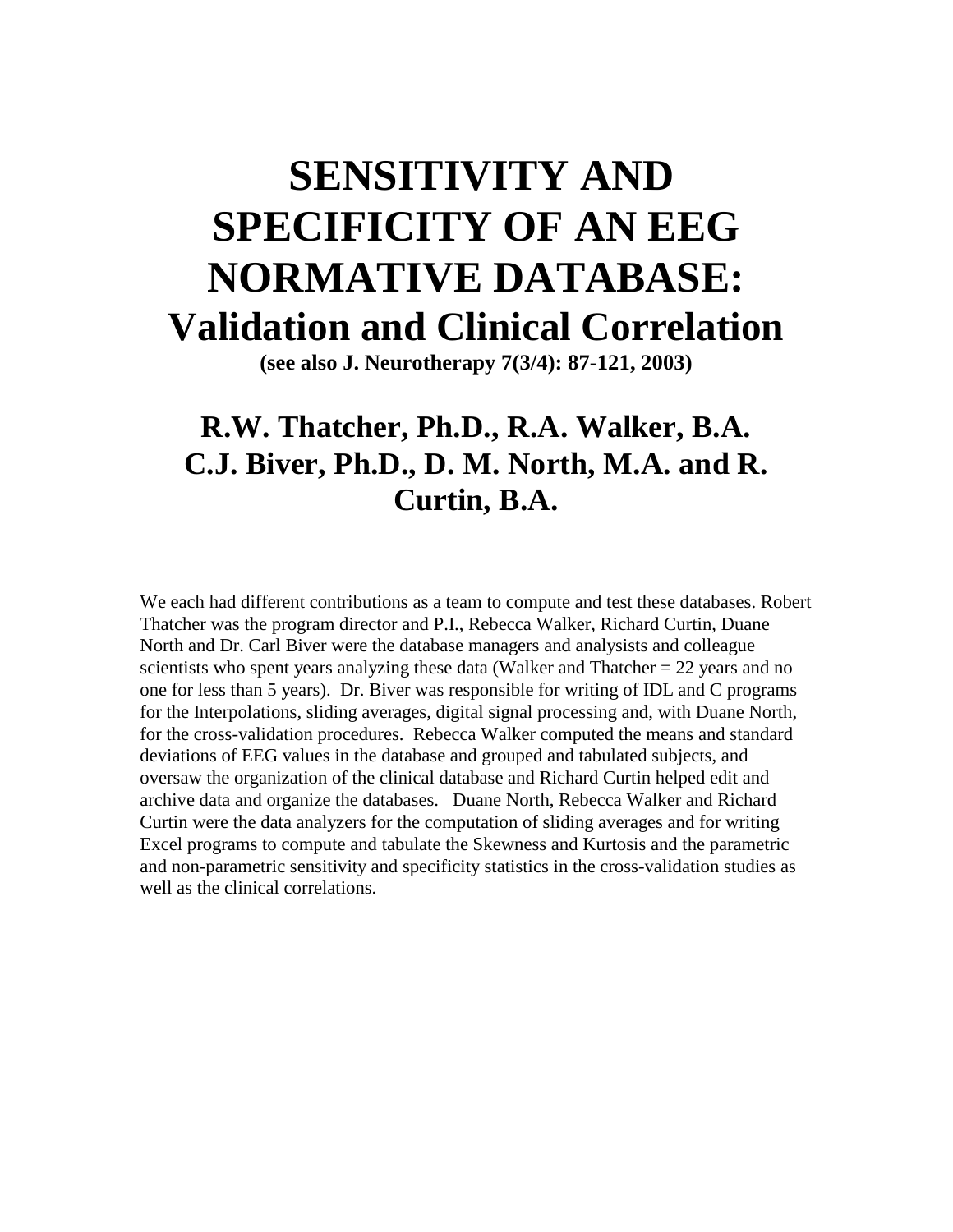#### **Abstract**

The digital Electroencephalogram (EEG) was recorded from19 scalp locations from 625 screened and evaluated normal individuals ranging in age from 2 months to 82 years. After editing to remove artifact; one year to 5 year groupings were selected to produce different average age groups.. Estimates of Gaussian distributions and logarithmic transforms of the digital EEG were used to establish approximate Gaussian distributions when necessary for different variables and age groupings. The sensitivity of the lifespan database was determined by Gaussian Cross-Validation for any selection of age range in which the average percentage of Z scores  $\pm$  2 st. dev. equals approximately 2.3% and the average percentage for  $\pm$  3 st. dev. equals approximately .13%. It was hypothesized that measures of Gaussian cross-validation of Z scores is a common metric by which the statistical sensitivity of any normative database for any age grouping can be calculated. This notion was tested by computing eyes closed and eyes open Average Reference and Current Source Density norms and independently cross-validating and comparing to the Linked Ears norms. The results indicate that age dependent Digital EEG normative databases are reliable and stable and behave like different Gaussian lenses that spatially focus the Electroencephalogram. Clinical correlations of a normative database are determined by content validation and correlation with neuropsychological test scores and discriminate accuracy. Non-parametric statistics were presented as an important aid to establish the alpha level necessary to reject a hypothesis and to estimate Type I and Type II errors, especially when there are multiple comparisons of an individual's EEG to any normative EEG database.

Key Words: EEG Normative Databases, Gaussian Distributions, Error Estimates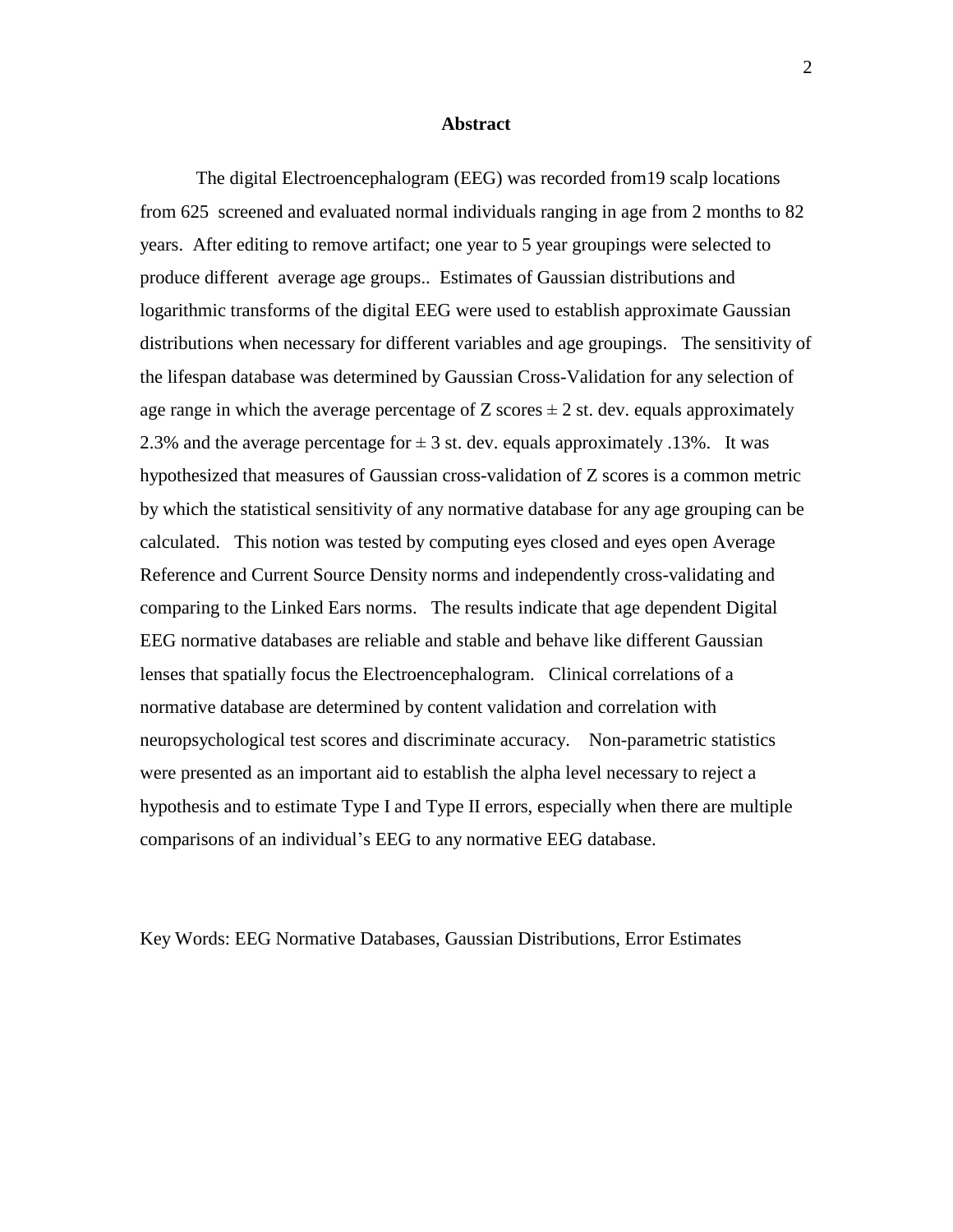#### **1.0- Introduction**

There are many potential uses of a normative EEG database among the most important being a statistical "guess" as to the "error rate" or to the probability of finding a particular patient's EEG measure within a reference normal population.  $1$  Most other uses of a reference EEG database also involve statistics and the same statistics that all of modern clinical medicine relies upon. For example, null hypothesis testing, measures of reliability, sensitivity, power, predictive validity, content validity, etc. all depend on specific assumptions and statistical procedures.

Predictive accuracy and error rates depend on the data that make up a given EEG database and the statistics of the database. The statistical foundations of the scientific method were visited by the Supreme Court in *Daubert*, 1993 regarding admissibility of scientific evidence. The Four *Daubert Factors* for scientific standards of admissibility in Federal Courts were: 1- hypothesis testing, 2- error estimates of reliability and validity, 3- peer reviewed publications and 4- general acceptance (Mahle, 2001)<sup>2</sup>. These four *Daubert* factors for several EEG normative database have already been met. The minimal standards are publication of: 1- inclusion/exclusion criteria, 2- methods to remove artifact and adequate sample sizes per age groups, 3- demographic representativeness (e.g., balanced gender, ethnicity, socioeconomic status, etc.), 4 means and standard deviations as being normally distributed or "Gaussian" including Gaussian Cross-Validation and, 5- Content validity by correlations with Neuropsychological test scores and school achievement scores, etc. as validation. Predictive validity is determined by regression and classification statistics. Predictive validity relates to the classification accuracy, clinical severity, clinical outcome, etc. estimates. The sensitivity and specificity of any EEG database is directly proportional to its adherence to the established statistical principals in the history of statistics (Hayes, 1973).

 $1$  The phrase 'reference normal' is used to emphasize: that the term "normative" when used alone tends to obscure or mask the fundamental fact that only a "sample" of subjects drawn from a much larger population are contained in any data base.<br><sup>2</sup> The court benefited by input from the American Academy of Science and 13 Nobel Laureates.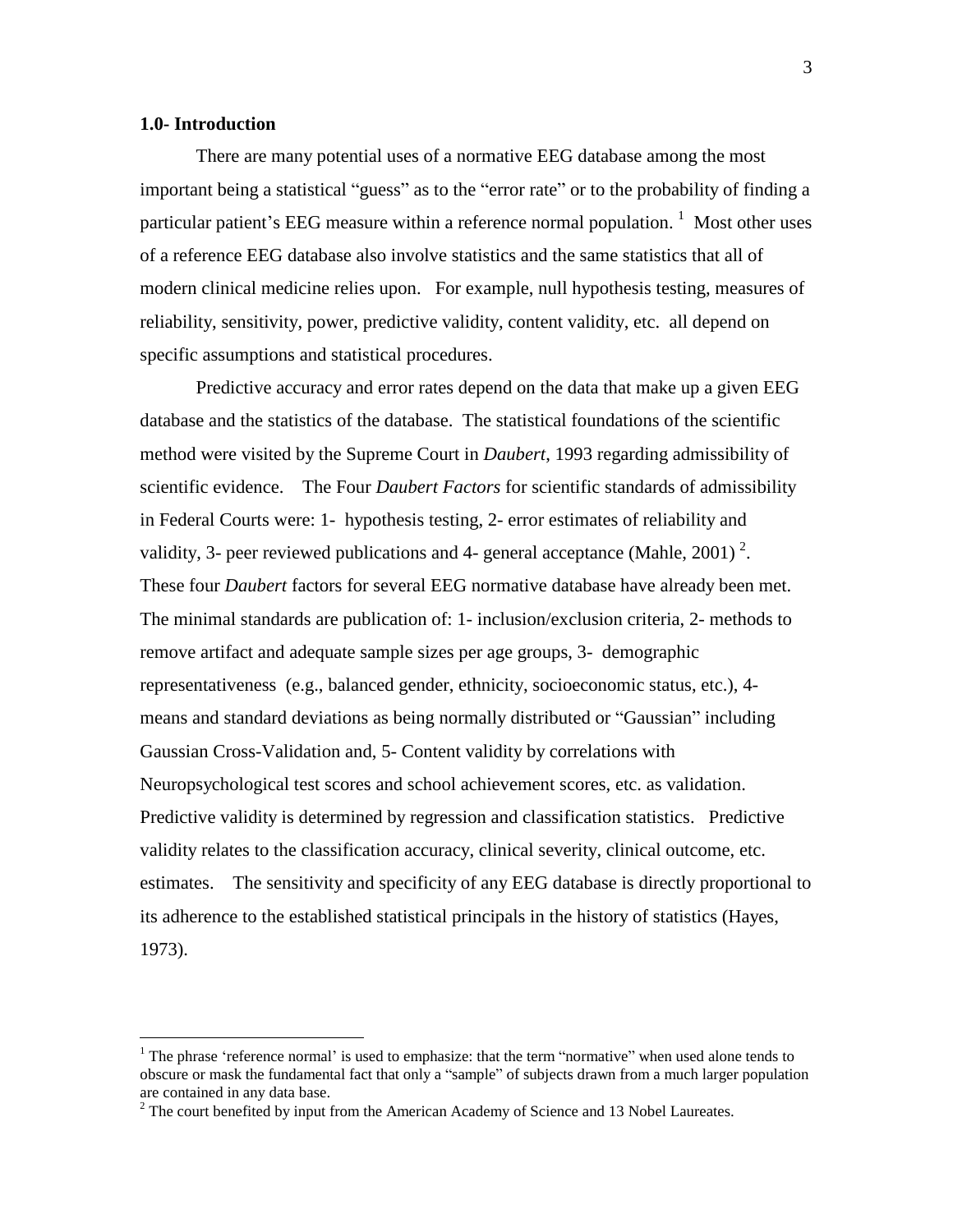#### **1.1 ñ General Method to Produce a Valid Normative EEG Database**

Figure 1 is an illustration of a step by step procedure by which any normative EEG database can be validated and sensitivities calculated. The left side of the figure is the edited and artifact clean and reliable Digital EEG Time Series which may be rereferenced or re-Montaged, which is then analyzed in either the time domain or the frequency domain.

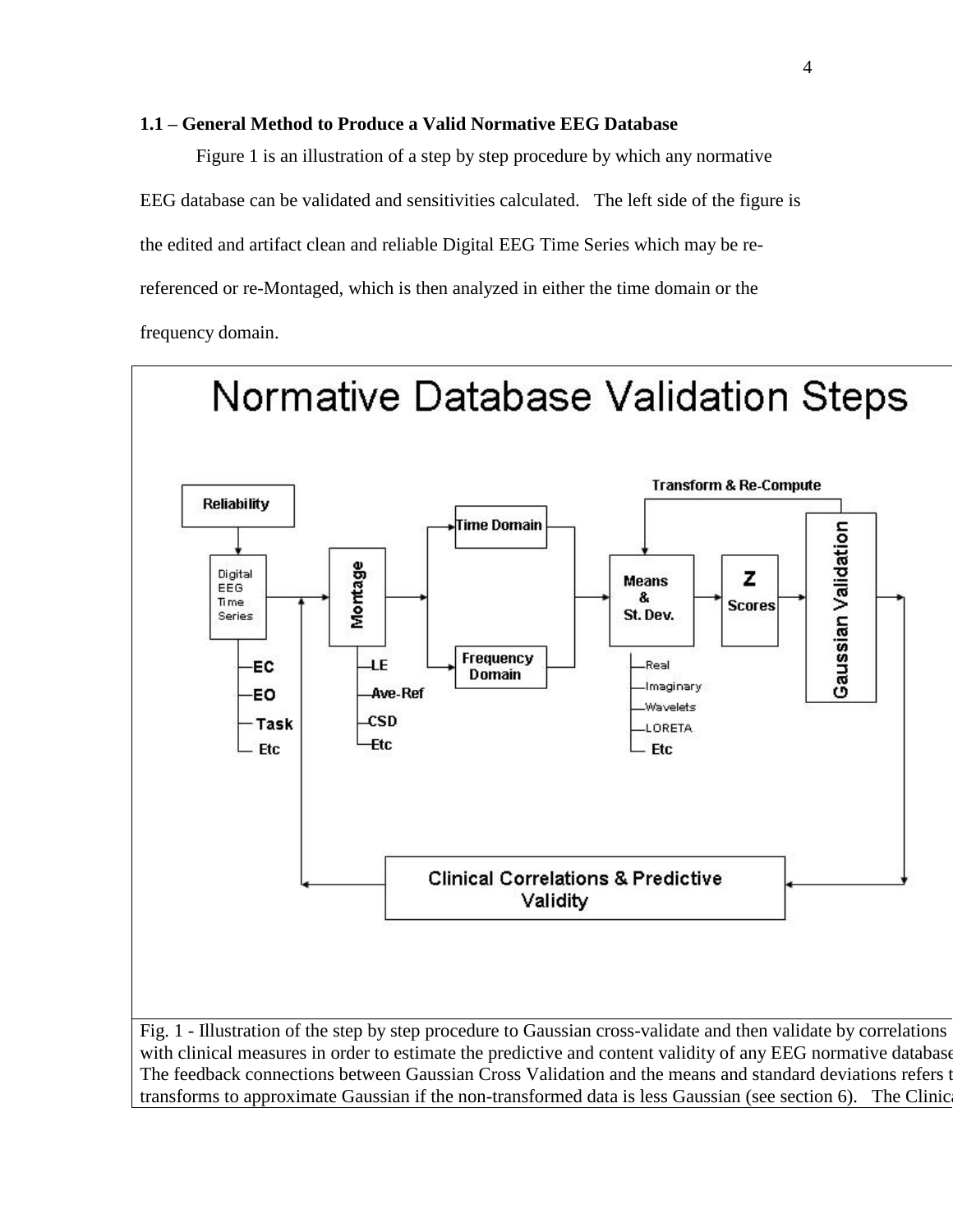Correlation and Validation arrow to the Montage stage represents repetition of clinical validation to a differe montage or reference or condition such as eyes open, active tasks, eyes closed, etc. to the adjustments and understanding of the experimental design(s) (see sections 6 to 8).

The selected normal subjects are grouped by age with sufficiently large sample size and the means and standard deviations of the EEG time series and/or Frequency domain analyses are computed for each age group. Transforms are applied to approximate a Gaussian distribution of the EEG measures that comprise the means. Once approximation to Gaussian is completed, then Z scores are computed for each subject in the database and leave one<sup>3</sup> out Gaussian Cross-Validation is computed in order to arrive at an optimum Gaussian Cross-validation sensitivity. Finally the Gaussian validated norms are subjected to content and predictive validation procedures such as correlation with Neuropsychological test scores and intelligence, etc. and also discriminant analyses and neural networks and outcome statistics, etc. The content validations are with respect to clinical measures such as intelligence, neuropsychological test scores, school achievement, clinical outcomes, etc. The predictive validations are with respect to the discriminative, statistical or neural network clinical classification accuracy. Both parametric and non-parametric statistics are used to determine the content and predictive validity of a normative EEG database..

#### **1.2- Example of a Normative EEG Database and the Procedure in Section 1.1**

An example of the step-by-step procedure in Figure 1 to produce a validated normative digital EEG database will be provided to show how any normative reference

 $3$  The leave-one-out is a bit over sold, because the fact is that leave-one-out is self-referential with respect to the particular population that was selected and it is the nearly the same as simply computing the Z scores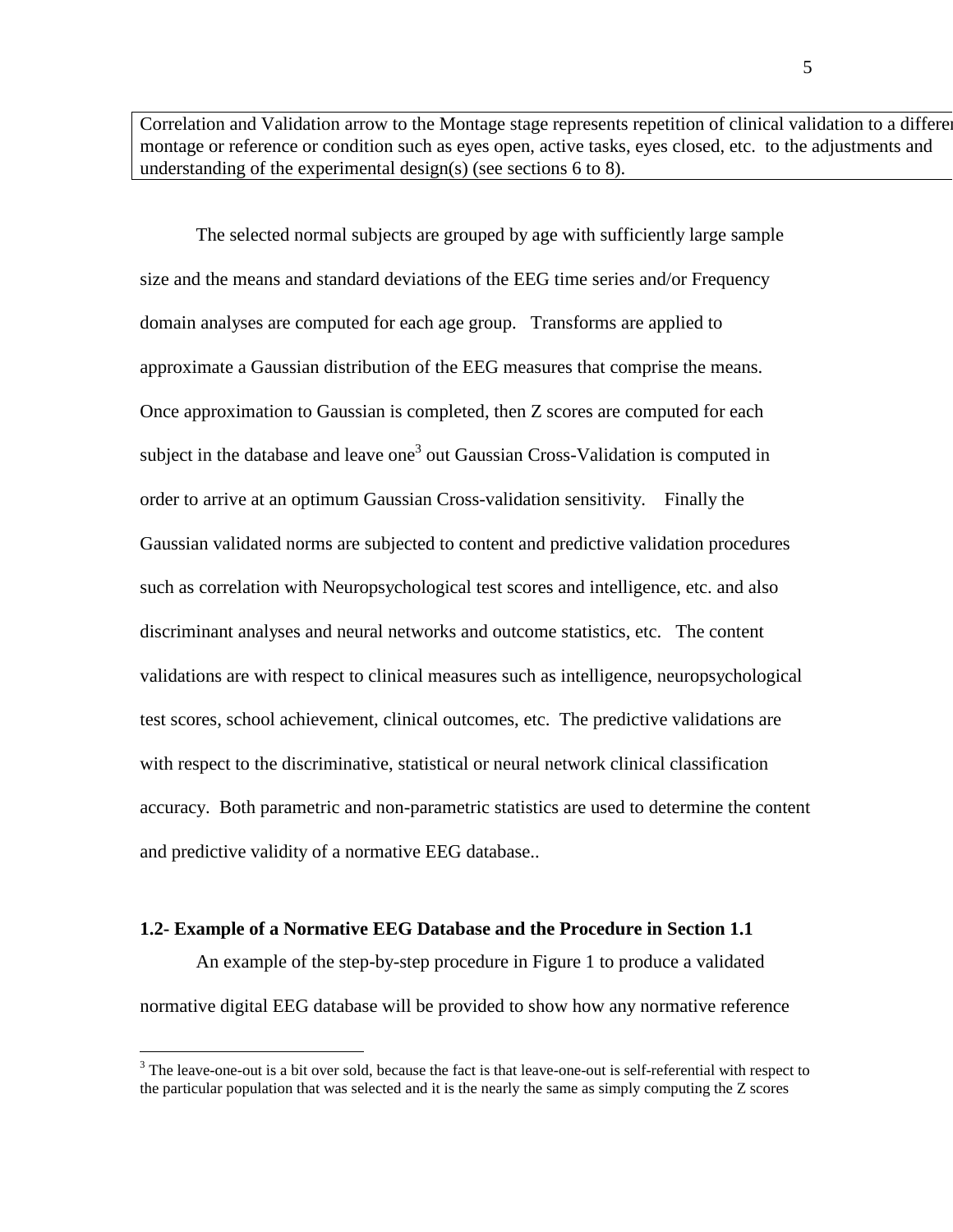database can be constructed to meet measurable standards of reliability and validity. The Steps in Figure 1 can be repeated for different selections of subjects

#### **2.0 - Subject and Variable Selection**

 $\overline{a}$ 

Nineteen (19) channels of EEG and a EOG (Electro-Oculogram) channel, a two hour battery of evoked potential tests and active challenges, psychometric tests, dietary evaluations, anthrometric measurements, demographic and trace element measurements from a population of 1,015 rural and urban children were collected (Thatcher et al, 1983; 1987; Thatcher, 1997). The principal goal of this project was to evaluate the effects of environmental toxins on child development and to determine the extent to which good or poor diets may ameliorate or exacerbate the deleterious effects of environmental toxins. Two data acquisition centers were established, one at the rural University of Maryland Eastern Shore campus and one at the urban campus of the University of Maryland School of Medicine in Baltimore, Maryland. Identical data acquisition systems were built and calibrated, a staff was trained using uniform procedures and a clinical and psychometric protocol were utilized in the recruitment of normal subjects. The total of 1,015 subjects ranging in age from 2 months to 82 years were tested during the period from 1979 to 1987. Of these subjects, 564 met the criteria of normalcy and were included in the normative reference database (Thatcher et al, 1987; Thatcher 1997). In 2000 the original digital EEG was revisited and a different selection of individuals was selected that also spanned the same interval from 2 months to 82 years and included 61 additional adult subjects to give rise to a total sample size of 625 subjects. The expanded selection

without replacement. Multiple independent validations are impractical, therefore, reliance on the clinical correlations are more important, whether or not leave-one-out procedures were used.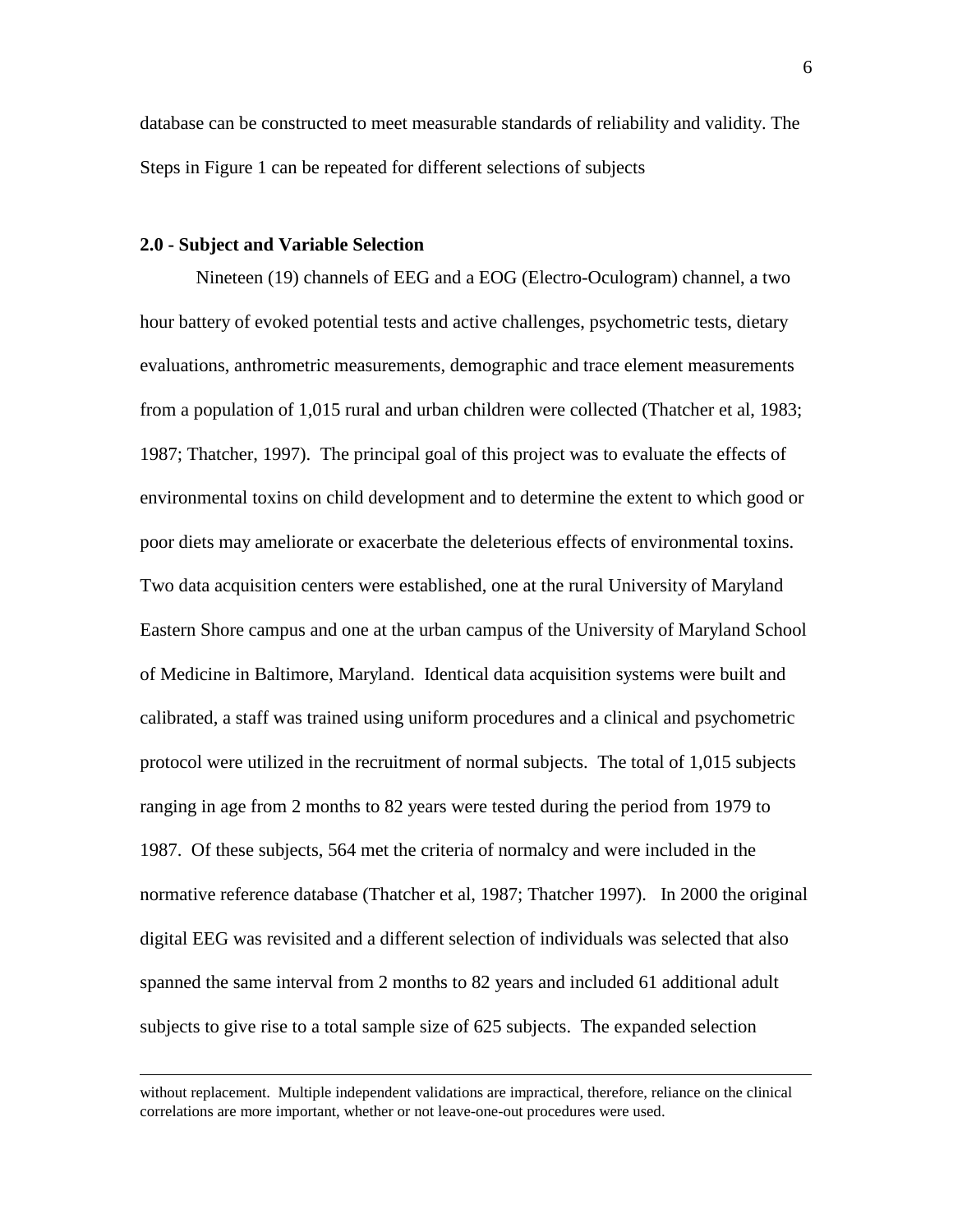contained more individuals between the ages of 25 and 55 years of age.

Figure 2 shows the number of subjects per year in the normative EEG lifespan database. It can be seen that the largest number of subjects are in the younger ages (e.g., 1 to 14 years,  $N = 470$ ) when the EEG is changing most rapidly. As mentioned



youngest subject and 82.3 years of age being the oldest subject. This figure shows the number of subjects constituting mean values which range from a mean of .5 years to 62.6 years of age and constituting a total number of subjects  $= 625$ .

previously, a proportionately smaller number of subjects represents the adult age range from 14 to 83 years ( $N = 155$ ). Fifteen one-year groupings of subjects were computed with reasonable sample sizes from birth to 15 years of age. Thirteen out of the 15 one year age groups have  $N > 20$  with the largest sample size at age 3 to 4 years,  $N = 45$ . The smallest one year sample size was between age 2 and 3 when  $N = 16$ .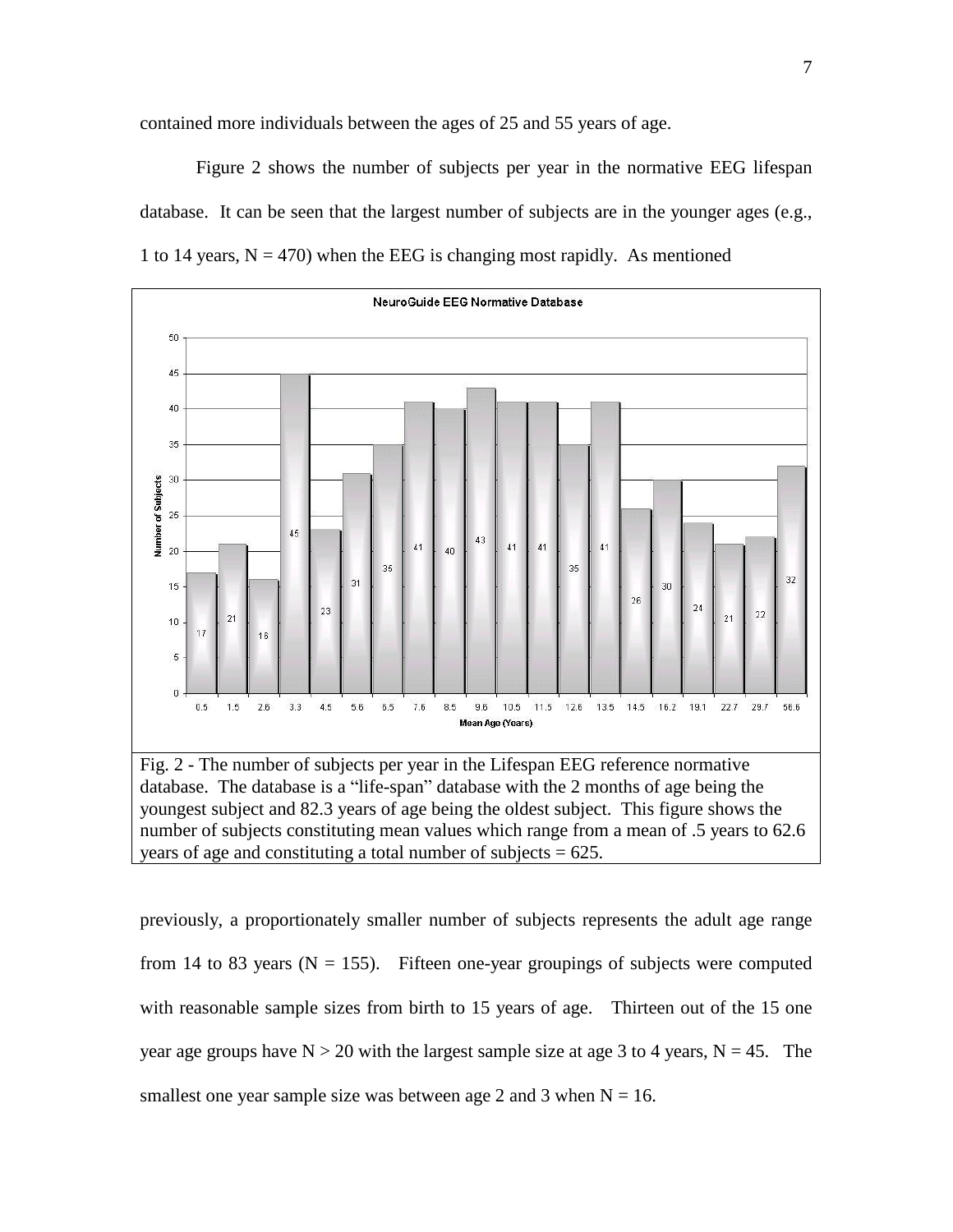For each subject, original selections of the original digital EEG occurred by different artifact procedures involving the use of NeuroGuide editing selections in 2001. Original arrangements of coherence, phase, amplitude asymmetry and relative power also occurred when comparing the database to previous publications and the 1988 copyright (Thatcher et al, 1987; Thatcher, 1988; Thatcher, 1997). Although different selections of digital EEG values and different arrangements of the original digital EEG have occurred since 1987, nonetheless, the Gaussian validations and sensitivities of the previous databases and the current 2001-2002 database were allsimilar and equally valid and Gaussian distributed within a 90% to 99% range depending on the measure. The original digital EEG and subjects and neuropsychological test scores that were measured from 1979 to 1987 are the same.

#### **3.0- Inclusion/Exclusion Criteria, Demographics and Gender**

Details of the neuropsychological testing, demographic and sampling of the normative 1987 EEG database were previously published in Thatcher et al (1983; 1986; 1987) and Thatcher (1997). Some but not all of the 61 adults added in 2000 - 2001 were given neuropsychological tests and other evaluations to help determine "normalcy", however, all of the subjects were interviewed and filled out a history and neurological questionnaire. All of the 61 added adults were gainfully employed as professors, graduate students, and other successfully employed adults without a history of neurological problems. Normalcy for the age range from 2 months to 18 years was determined by one or more exclusion/inclusion criteria: 1- a neurological history questionnaire given to the child's parents and/or filled out by each subject, 2psychometric evaluation of I.Q., and/or school achievement, 3- for children the teacher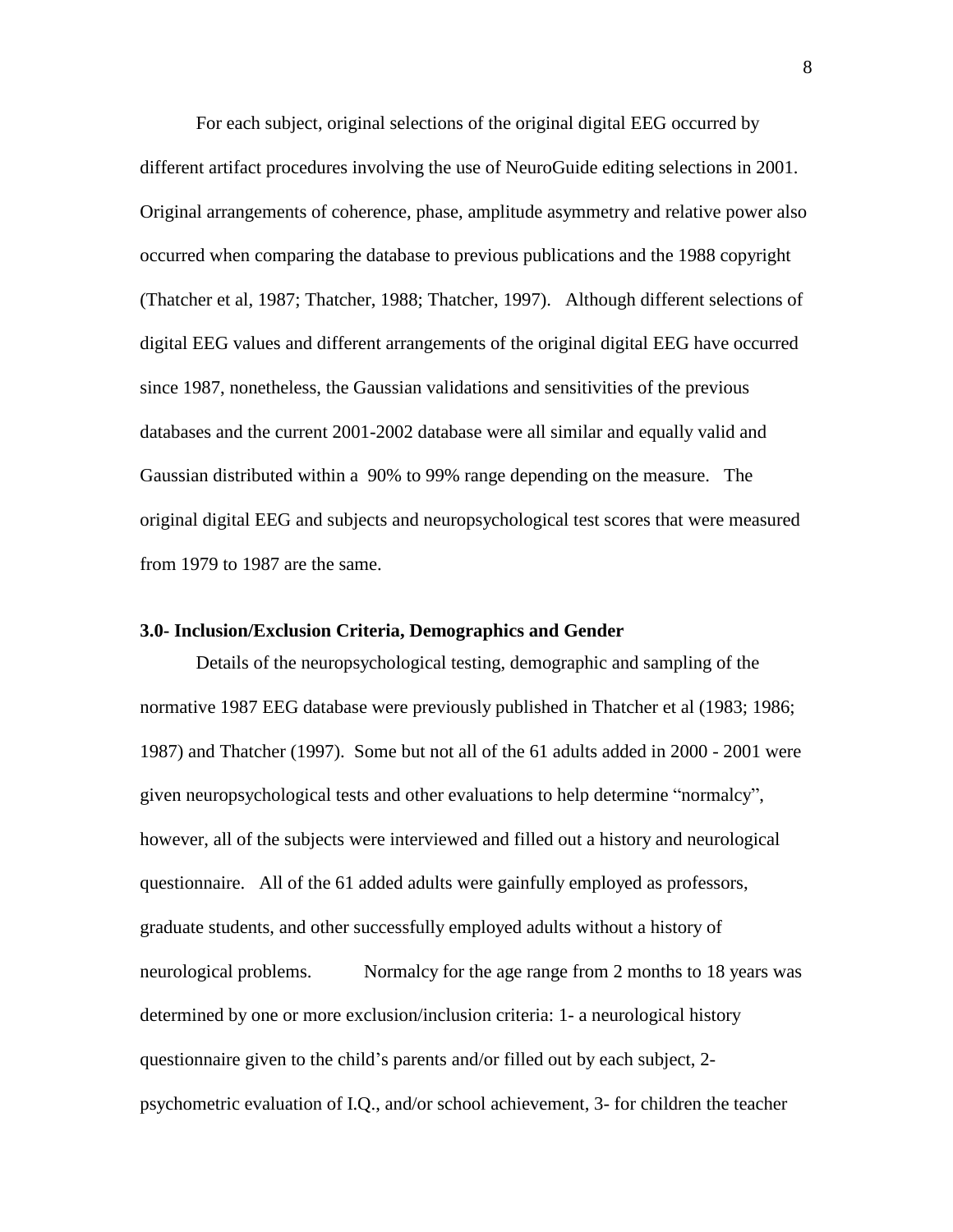and class room performance as determined by school grades and teacher reports and presence of environmental toxins such as lead or cadmium. A Neurological questionnaire was obtained from all of the adult subjects >18 years of age and those in which information was available about a history of problems as an adult were excluded. .

#### **3.1- Intelligence and School Achievement Criteria:**

Psychometric, demographic and socioeconomic status measures were obtained from each child, adolescent and for some of the adults. Different psychometric tests were administered depending upon the age of the child. There is little reliability in the I.Q. tests of infants, however, when possible the infant's Apgar Score was obtained and the Vineland Social Maturity Scale test was administered (age birth to 2 years, 4 months). From age 2 years to 3.99 years, the McCarthy Intelligence Scale Test was administered, from age 4.0 years to 5.99 years the Weschler Pre-school and Primary Scale of Intelligence (WIPPSI) test was administered, from age 6.0 years to 16.99 years the Wechsler Intelligence Scale for Children (WISC-R, 1972) was administered and from age 17.0 years to adulthood the Wechsler Adult Intelligence Scale test (WAIS) was administered. In addition to Intelligence Tests, the Wide Range School Achievement test (WRAT) was administered to the school age children and grade cards were obtained from the public school systems. Finally, a variety of neuropsychological tests were administered including the pegboard testof skilled motor movements, the Stott, Moyes and Henderson Test of Motor Impairment (MIT) and a eight item laterality test(see Thatcher et al, 1982; 1983 for further details).

The criteria for entry into the normative database for those subjects given I.Q. tests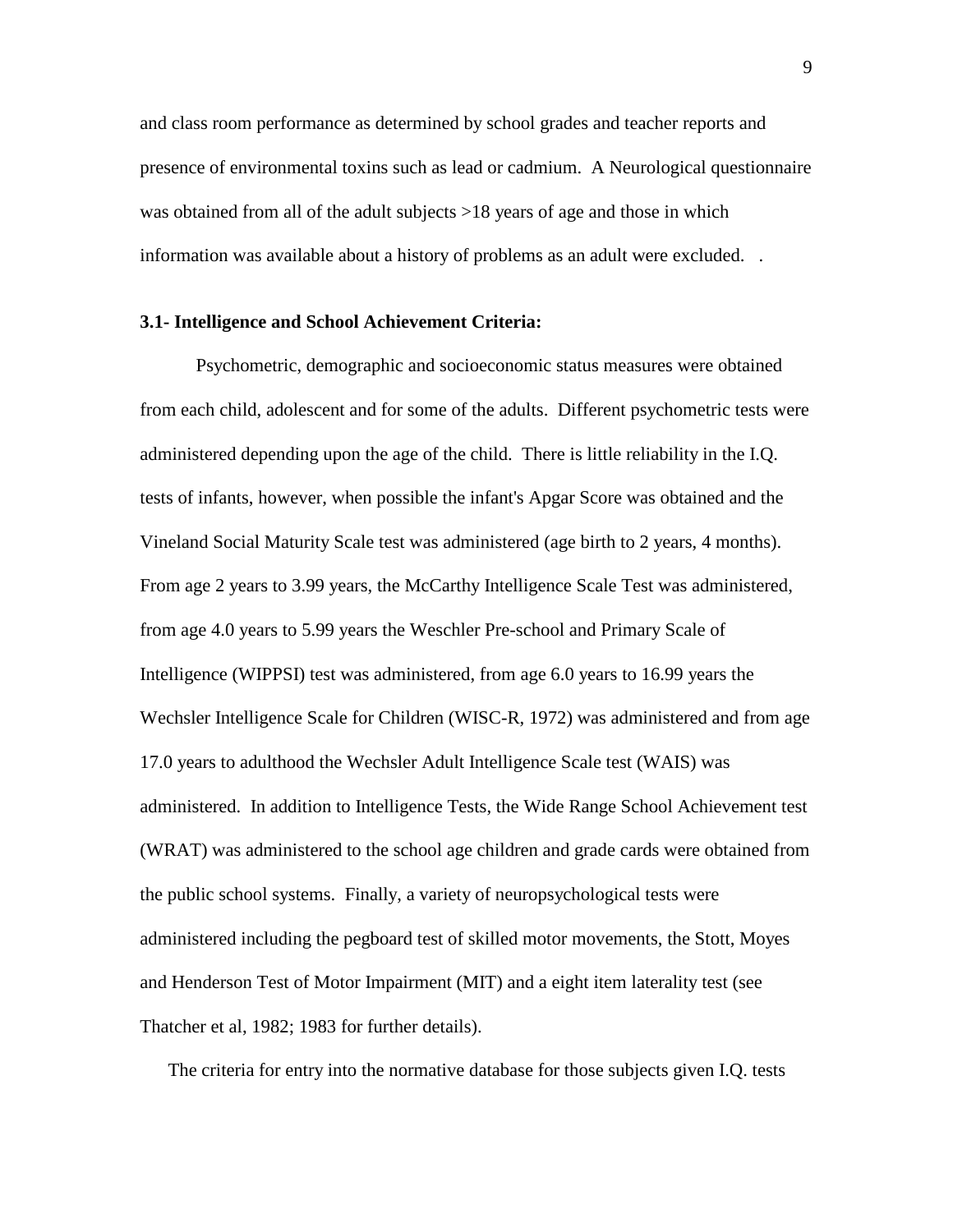and school achievement tests were:

1- A Full Scale I.Q. > 70.

2- WRAT School Achievement Scores > 89 on at least two subtests (i.e., reading, spelling, arithmetic) or demonstrated success in these subjects.

3- A grade point average of 'C' or better in the major academic classes (e.g., English, mathematics, science, social studies and history).

#### **3.2- Demographic Characteristics:**

It is important that the demographic mixture of males and females, different ethnic groups and socioeconomic status be reasonably representative of expected North American clientele. The normative EEG database is made up of 58.9% males, 41.1% females, 71.4% whites, 24.2% blacks and 3.2% oriental. Socioeconomic status (SES) was measured by the Hollingshead four factor scale (Hollingshead, Four factor Index of Social Status, 1975). (see Thatcher et al, 1983 for details).

#### **3.3 - Time of Day and Other Miscellaneous Factors**

There are many uncontrollable factors that influence the frequency spectrum of the EEG. In general these factors are all confounded, and it would require an enormously expensive and large sample size to control each factor individually. Even if one could control each factor, such experimental control would preclude the practical use of a database since each patient's EEG would have to be acquired in a precisely matching manner. Statistical randomization is one of the best methods to deal with these uncontrollable and miscellaneous factors. Statistical randomization of a database involves randomly varying time of day of EEG acquisition, time between food intake and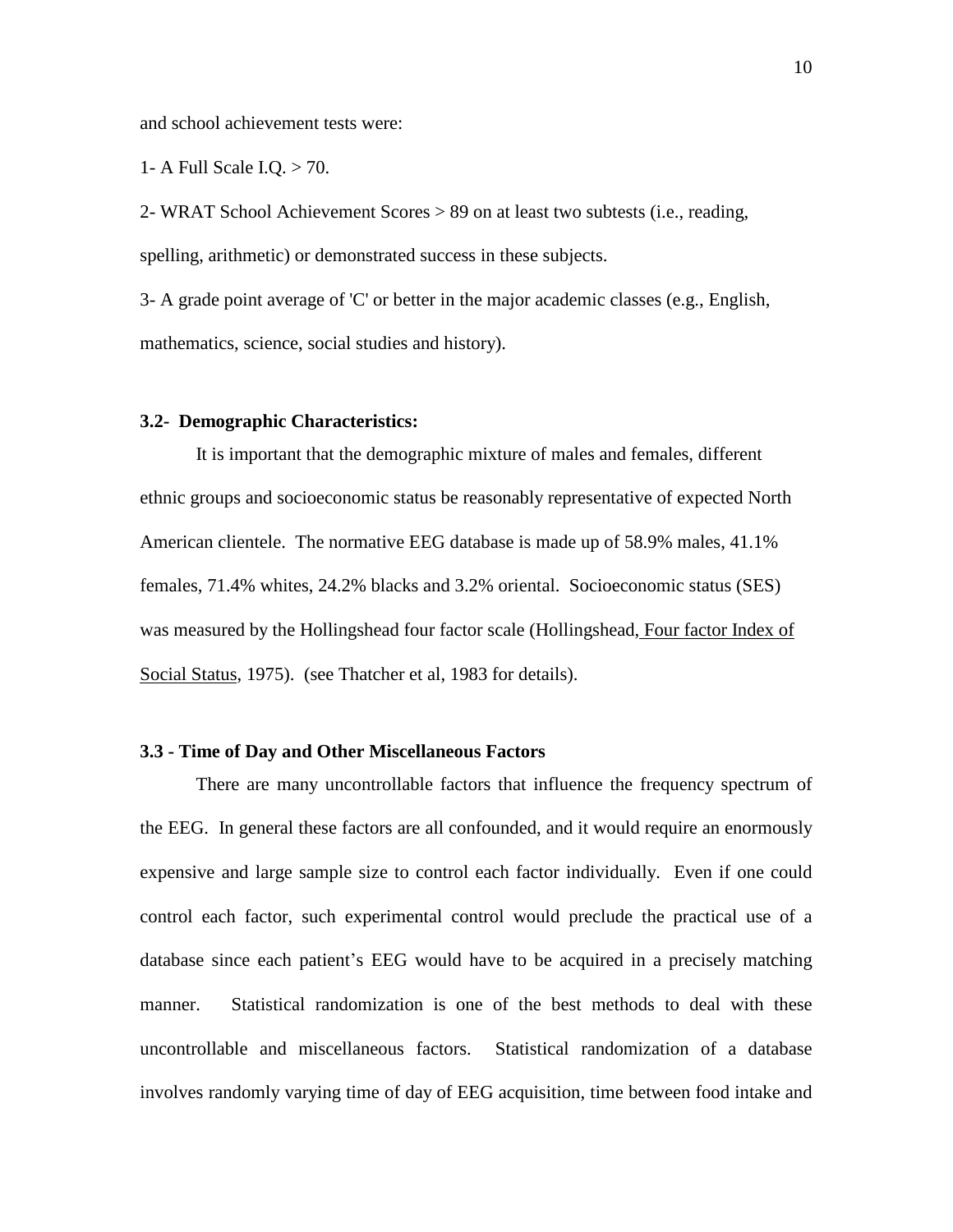EEG acquisition, food content and EEG acquisition, etc. across ages, sex and demographics. Because these factors are confounded with each other, randomization with a sufficient sample size will result in increased variance but, nonetheless, convergence toward a gaussian distribution. Such convergence, even in the face of increased variance, still allows quantitative comparisons to be made and false positive and false negative error rates (i.e., sensitivity) to be calculated. The method of statistical randomization of miscellaneous factors was used in the Matousek  $\&$  Petersen, Thatcher, John and Duffy EEG normative databases (John et al, 1988; Thatcher et al, 1989; Duffy et al, 1994).

#### **4.0 ñ Digital Electroencephalographic Recording Procedures**

EEG was recorded and digitized at a rate of 100 Hz from the 19 leads of the International 10/20 system of electrode placement referenced to linked ear lobes and one bipolar EOG lead (Electrooculogram) (i.e., a total of 20 channels). (Thatcher et al, 1983; 1986; 1987, Thatcher 1997). When head size was amenable, the data were acquired using a stretchable electrode cap (Electrocap International, Inc.). When head sizes were either too small or too large for the electrocap, then the electrophysiological data were acquired by applying standard silver disk Grass electrodes. Amplifiers were calibrated using sine wave calibration signals and standardized procedures and a permanent record made before and after each test session. The frequency response of the amplifiers was approximately 3db down at 0.5 Hz and 30 Hz. Impedance was measured and recorded for each electrode and efforts were made to obtain impedance measures less than 10K ohms (most of the impedance's were  $\lt$  5k ohms) for all subjects.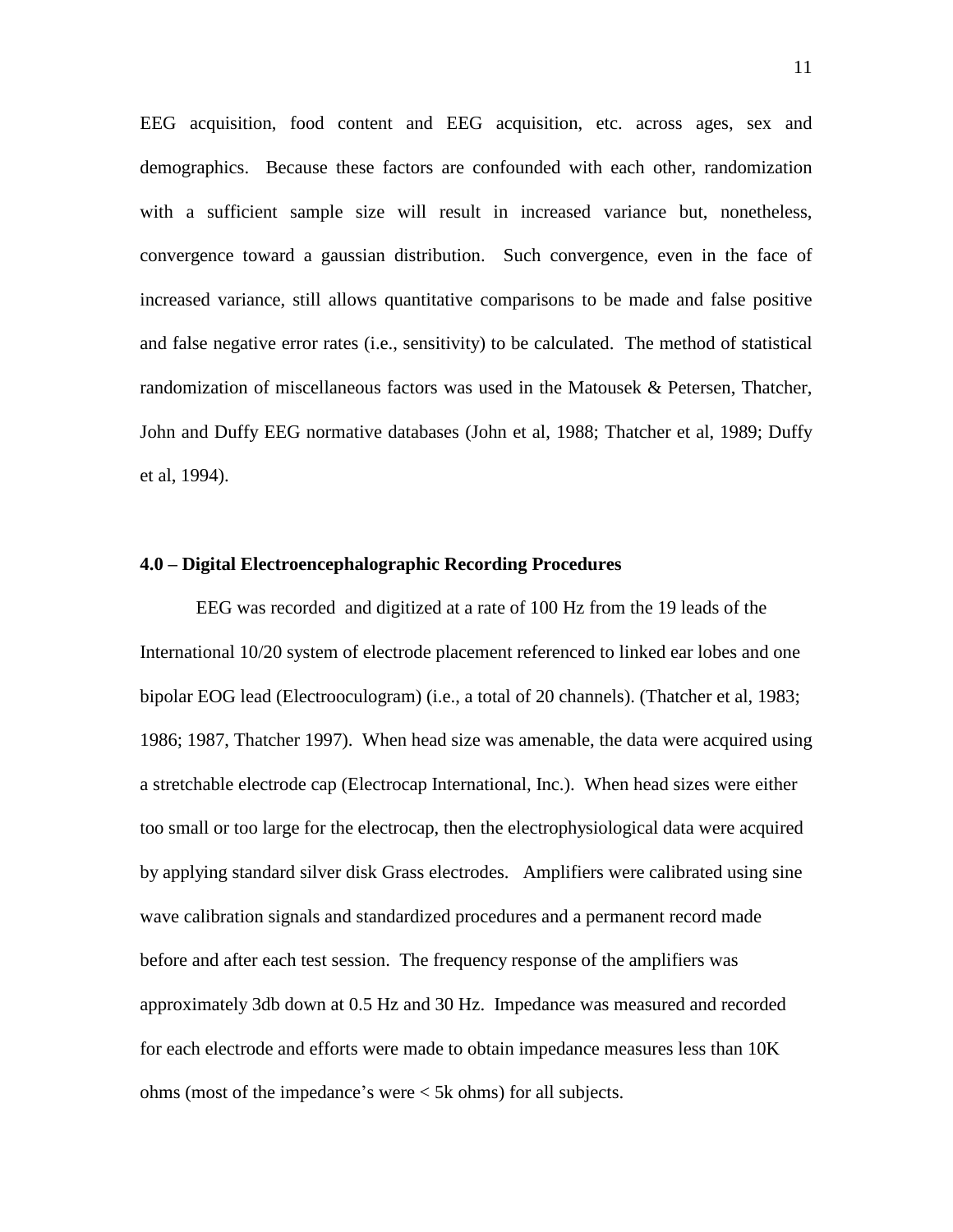#### **4.1 ñ Artifact Removal and Quality Control Procedures**

EEG recording lengths varied from 58.6 seconds to 40 minutes. Artifact rejection involved using the NeuroGuide editing procedures in which a 1 to 2 second template of "clean" or "artifact free" EEG was selected. This template was then used to compute matching amplitudes of EEG using a flexible criteria of equal amplitudes to amplitudes that are 1.25 or 1.5 times larger in amplitude. The decision as to which clean EEG sample multiplier to use was determined by the length of the sample 58.6 seconds as a minimum, visual inspection of the digital EEG and when split-half reliability  $> 0.97$ . After multiple visual inspections and selection of "clean" EEG samples the edited samples varied in length from 58.6 seconds to 142.4 seconds. Average split-half reliability  $= 0.982$  for the selected EEG in the database. Care was taken to inspect the EEG from each subject in order to eliminate "drowsiness" or other state changes in the EEG which may have been present in the longer EEG recording sessions. No evidence of sharp waves or epileptogenic events were present in any of the EEG records.

#### **4.2- Re-Montage to the Surface Laplacian and Average Reference**

The average reference involved summing the voltages across all 19 leads for each time point and dividing this value into the microvolt digital value from each lead at each time point. This procedure produced a digital EEG time series that was then submitted to the same age groupings and Power Spectral analyses and the same Gaussian normative evaluations as for Linked ears. See Figure 1.

The reference free surface Laplacian or current source density (CSD) was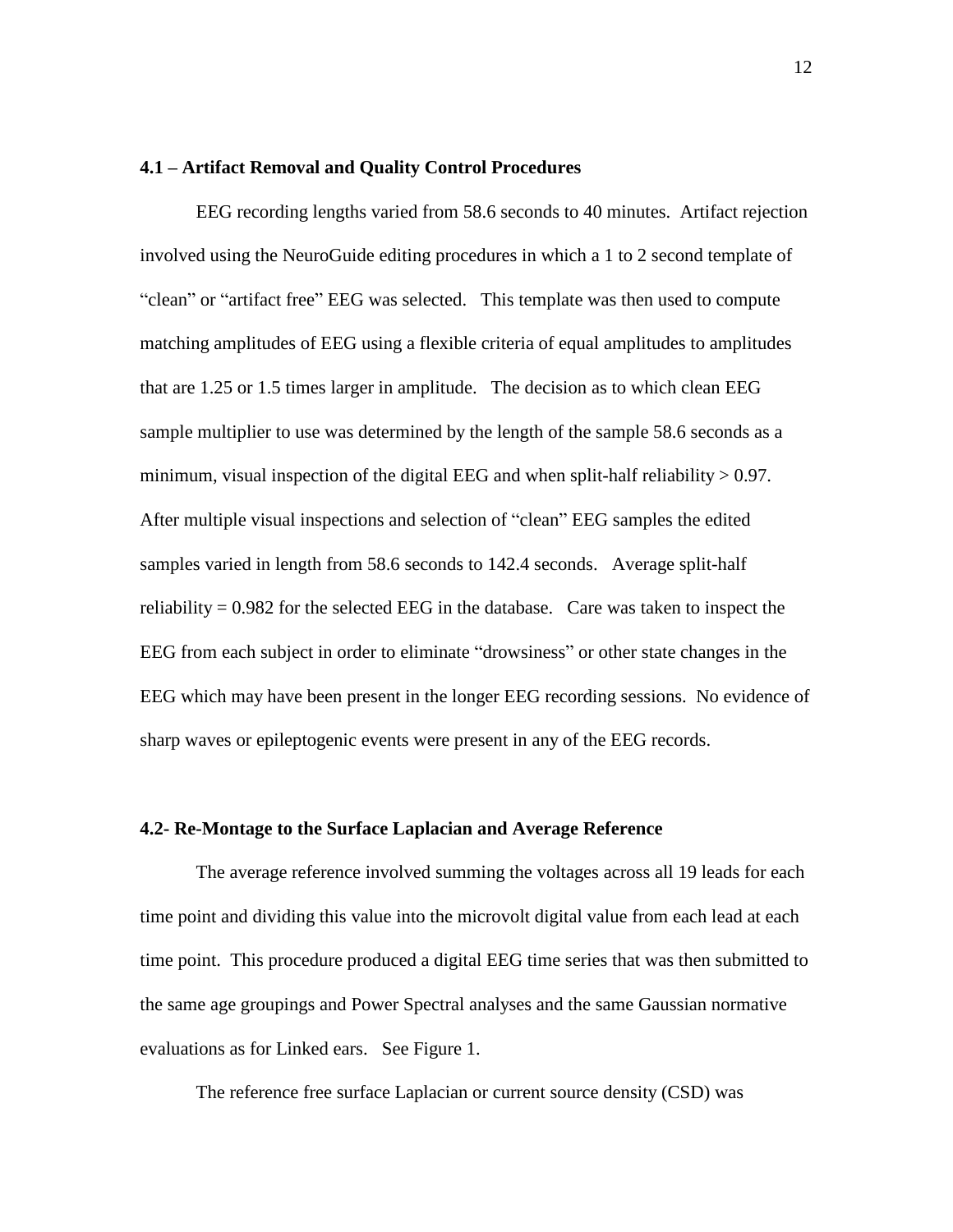computed using the spherical harmonic Fourier expansion of the EEG scalp potentials to estimate the current source density (CSD) directed at right angles to the surface of the scalp in the vicinity of each scalp location (Pascual-Marqui et al., 1988). The CSD is the second spatial derivative or Laplacian of the scalp electrical potentials which is independent of the linked ear reference itself. The Laplacian is reference free in that it is only dependent upon the electrical potential gradients surrounding each electrode. The Laplacian transform also produces a new digital EEG timeseries of estimates of current source density in microamperes, that were also submitted to the same age groupings Spectral Analyses (see Figure 1).

#### **4.3 - Complex Demodulation Computations**

The mathematical details of both the FFT and complex demodulation are adequately described in Otnes and Enochson, (1977); Bendat and Piersol, (1981). The EEG norms use both the complex demodulation and the FFT so that users can compare and contrast both methods in the same subject or application. Complex demodulation is a time domain digital method of spectral analysis whereas the fast Fourier transform (FFT) is a frequency domain method. These two methods are related by the fact they both involve sines and cosines and both operate in the complex domain and in this way represent the same mathematical descriptions of the power spectrum. The advantage of complex demodulation is that it is a time domain method and less sensitive to artifact and it does not require even integers of the power of 2 as does the FFT. The FFT integrates frequency over the entire epoch length and requires windowing functions which can dramatically affect the power values whereas complex demodulation does not require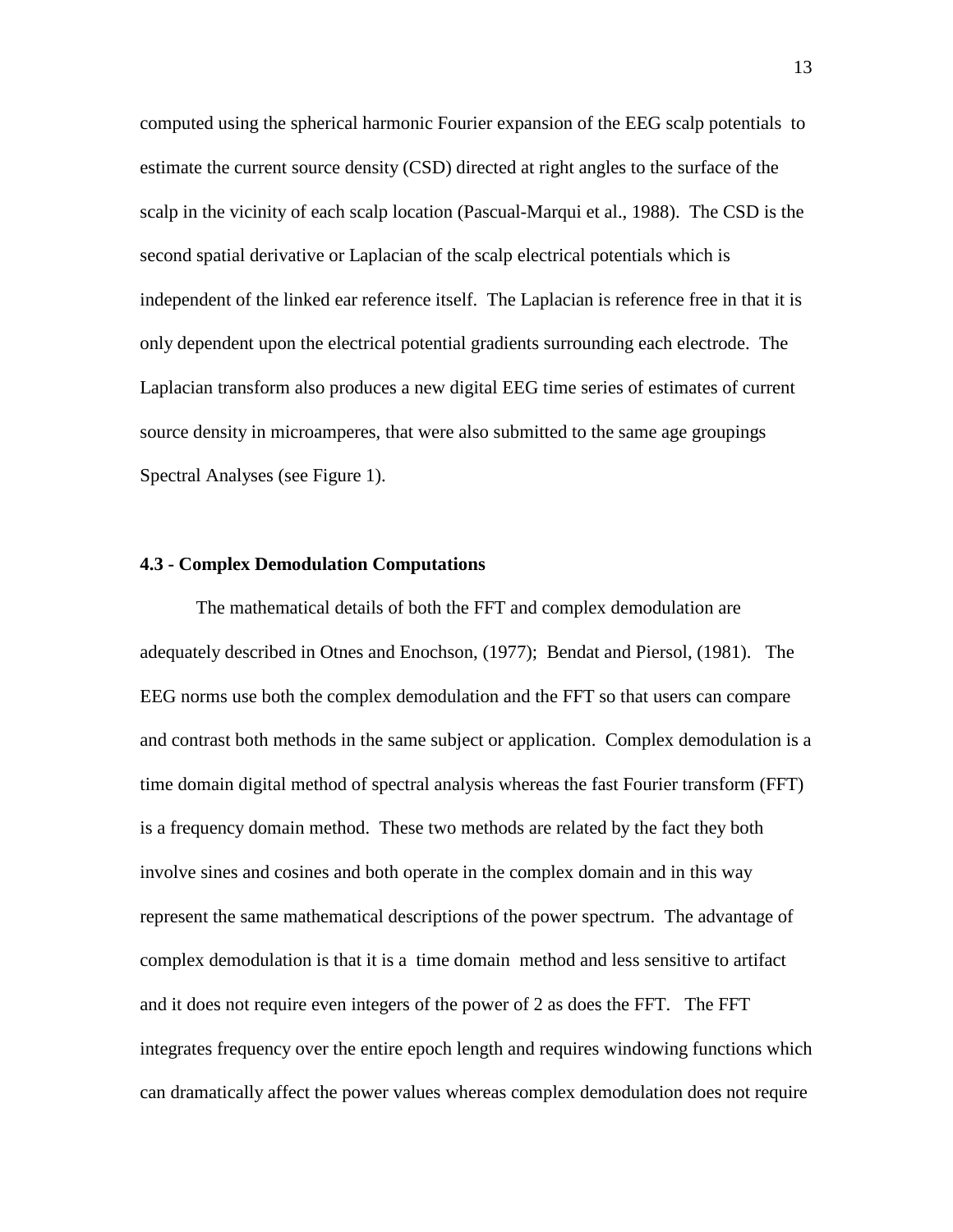windowing (Otnes and Enochson, 1972; 1978). Complex demodulation was computed for the linked ears and eyes closed condition. Future analyses are being considered for the computation of complex demodulation for average reference and the Laplacian estimate of current source density for eyes open and closed conditions. However, due to the large amount of data and the large number of computations, the FFT may be the preferred method to conduct these analyses.

#### **4.4 ñ FFT Linked Ears, Average Reference and Laplacian**

.

The 100 samples per second digital EEG were cubic-spline interpolated to 128 samples per second using standard procedures (Press, 1994). The second step was to high pass filter the EEG at 40 Hz to eliminate any possible splice artifact that may have been produced by the short segment NeuroGuide editing method described in section 4.1. The third step was to compute the FFT Power Spectral Density. Four second epochs were used to compute the FFT Power Spectral Density thus producing 0.5 Hz resolution and a Hanning window was used for each 4 second epoch computation. The 75% sliding window method of Kaiser and Sterman (2001) was used to compute the FFT normative database for linked ears, average reference and Laplacian estimator of current source density (CSD) in which successive four second epochs were advanced by 500 millisecond steps in order to minimize the effects of the FFT windowing procedure. The FFT Power Spectral Density and the 256 point and 2 second epochs produced a total of 61 frequency values in  $uv^2$ /Hz from 0 to 30 Hz in 0.5 Hz increments.

This procedure was repeated for linked ears, average reference and Laplacian digital values for both the eyes closed and eyes open conditions, thus producing for a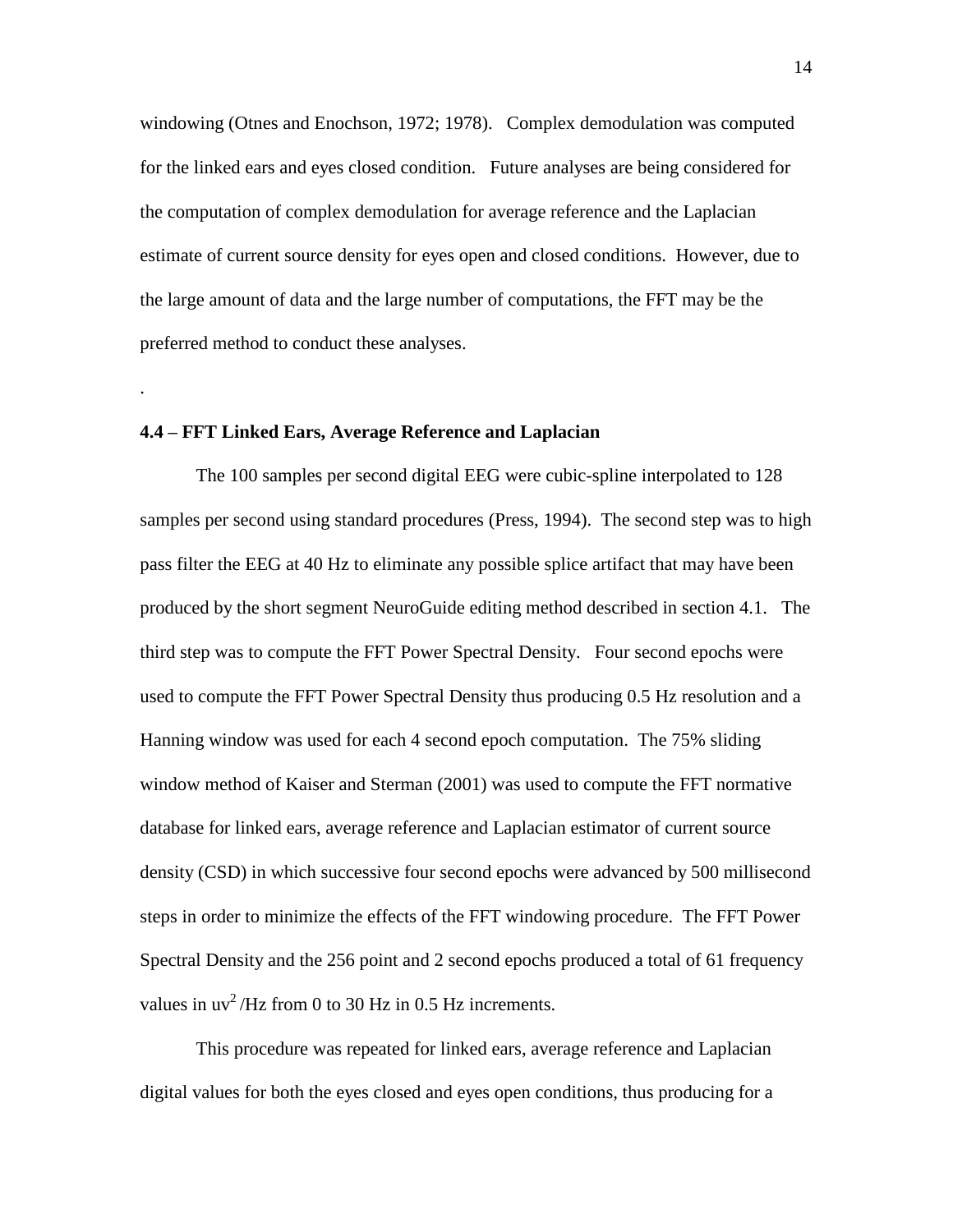given subject a total of six different 61 point FFT power spectral density values. These values were then used to compute means and standard deviations for different age groups as described in the next section (5.0)

#### **5.0 ñ Amplifier and Digital Matching**

The frequency characteristics of all amplifiers differ to some extent, especially in the  $\langle 3 \text{ Hz} \rangle$  and  $> 20$  Hz frequency range and there are no universal standards that all EEG amplifier manufacturers must abide by. Therefore, amplifier filter and gain characteristics must be equilibrated to the amplifier gains and frequency characteristics of the normative EEG amplifiers that acquired the EEG in the first place. A simple method to accomplish this is to inject into each amplifier system microvolt sine waves from 0 to 40 Hz in 1 Hz steps and at three different amplitudes. The ratio of the frequency response characteristics between the normative EEG amplifiers and the amplifier characteristics by which EEG was measured from a patient can be used as equilibration factors to approximately match the norms. There are some frequencies that are so severely attenuated by the amplifier filters that equilibration to the normative database amplifiers will not be able to recover the signal. For example, rations of  $> 5.0$  will significantly amplify the noise of the amplifiers where little or no EEG signal is present and render the Z scores invalid.

It should be kept in mind, that even with matching of amplifier characteristics within 3 to 5% error the enormous variability in skull thickness effects the amplitude and frequency characteristics of the EEG itself far more than slight differences in amplifier characteristics. For example, the human skull is on the average 80 times less conductive than the brain and scalp. Therefore, an individual with a 10% thinner skull may be result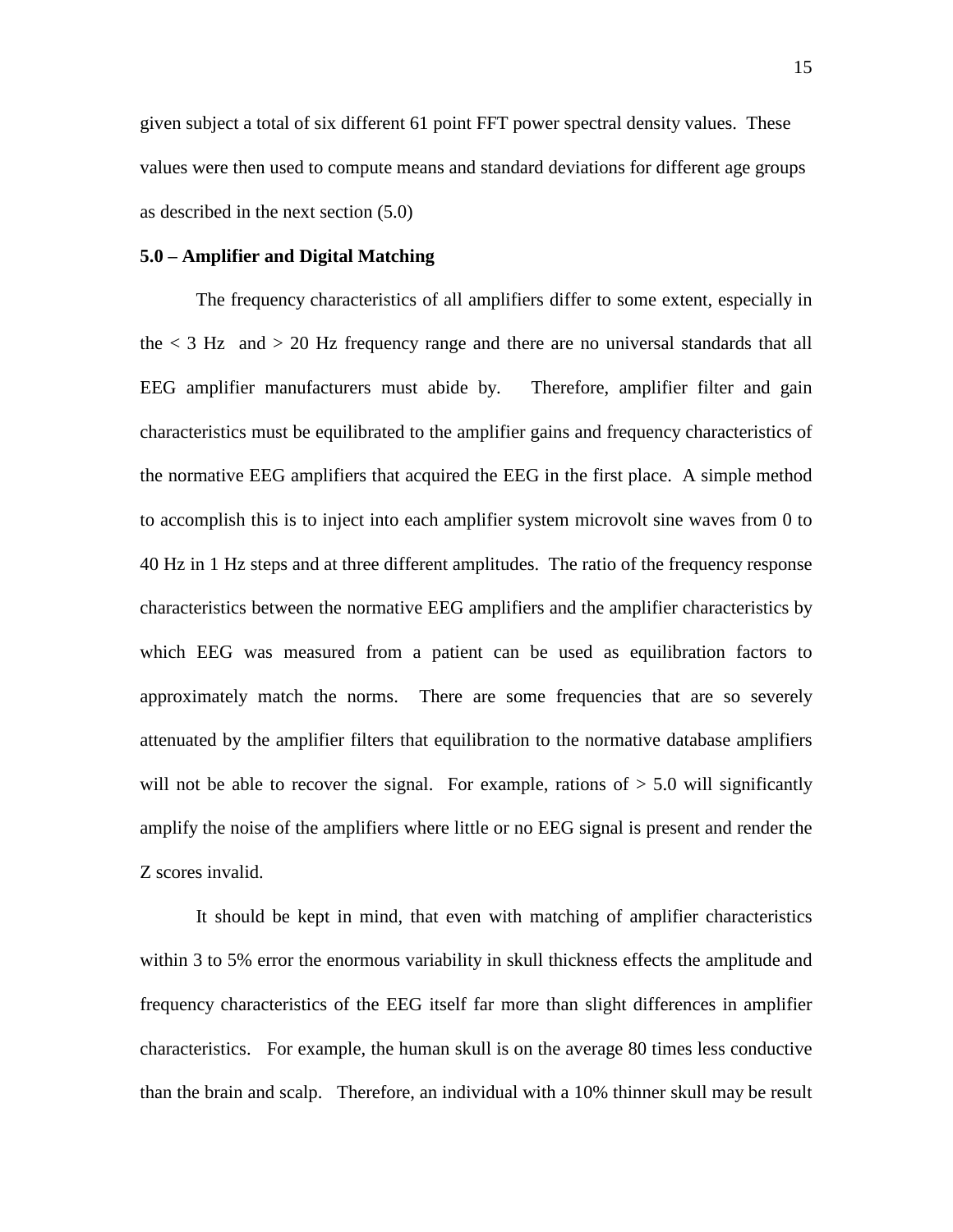in a 800% change in EEG amplitude across all frequencies.

#### **6.0- Statistical Foundations: Gaussian Distributions**

The Gaussian or Normal distribution is a non-linear function that looks like a ideal bell shaped curve and provides a probability distribution which is symmetrical about its mean. Skewness and kurtosis are measures of the symmetry and peakedness, respectively of the gaussian distribution. In the ideal case of the Gaussian distribution skewness and kurtosis  $= 0$ . In the real world of data sampling distributions skewness and kurtosis  $= 0$  is never achieved and, therefore, some reasonable standard of deviation from the ideal is needed in order to determine the approximation of a distribution to Gaussian. In the case of the Lifespan EEG Database we used the criteria of approximation as a reasonable measure of Gaussian distribution. The most serious type of deviation from normality is "Skewness" or a unsymmetrical distribution about the mean (e.g., a tail to the left or right of the mean), while the second form of deviation from normality "Kurtosis" is the amount of peakedness in the distribution, which is not as serious an offense since the variance is symmetrical about the mean (mean = median). However, it is preferable to attempt to achieve normality as best as one can to insure unbiased estimates of error. The primary reason to achieve "Normality" is that the sensitivity of any normative database is determined directly by the shape of the sampling distribution. In a normal distribution, for example, one would expect that 5% of the samples will be equal to or greater than  $\pm 2$ standard deviations and approximately .13  $% \pm 3$  SD.

It is important to note that automatic and blindly applied transformations of EEG measures does not insure improved normality of the sampling distribution. For example,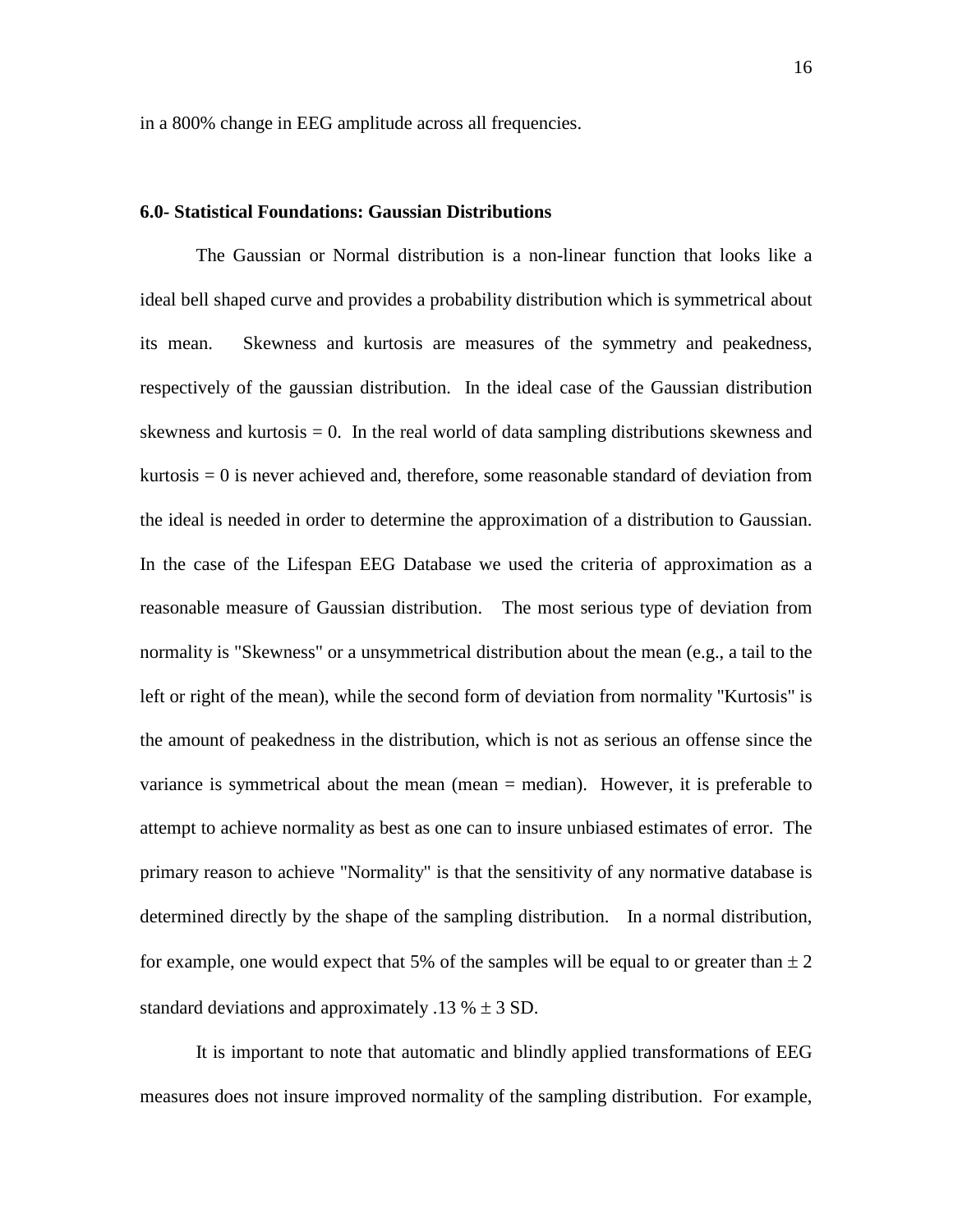it is simple to demonstrate that while some transformations may improve the normality of distributions, these same transforms can also degrade the normality of the distributions. For example, table I shows the effects of transforms on the distributions of the various EEG variables in the Lifespan EEG reference normative database. The "No Transform" column shows the deviation from Gaussian for the untransformed or raw

| <b>EEG</b>               |                     | <b>Skewness</b>    |                     | <b>Kurtosis</b>    |
|--------------------------|---------------------|--------------------|---------------------|--------------------|
| <b>Measure</b>           | <b>No Transform</b> | <b>Transformed</b> | <b>No Transform</b> | <b>Transformed</b> |
| Coherence:               | 0.1%                | ---                | 3.8%                | ---                |
| Delta                    | 0%                  | ---                | 3.3%                | ---                |
| Theta                    | $0\%$               | ---                | 2.9%                | ---                |
| Alpha                    | 0%                  | ---                | 3.2%                | ---                |
| <b>Beta</b>              | 0.2%                | ---                | 5.7%                | ---                |
| <b>Phase (Absolute):</b> | 3.2%                | $0.9\%$ *          | 27.2%               | $5.2\%$ *          |
| Delta                    | 2.3%                | $0.4\%$ *          | 26.0%               | $3.6\%$ *          |
| Theta                    | 3.6%                | $0.5\%$ *          | 28.9%               | $3.2\%$ *          |
| Alpha                    | 2.0%                | $2.1\%$ *          | 23.0%               | $8.5\%$ *          |
| <b>Beta</b>              | 5.0%                | $0.4\%$ *          | 31.0%               | $5.4\%$ *          |
| <b>Amplitude Asym:</b>   | $0\%$               | ---                | 2.6%                | ---                |
| Delta                    | $0\%$               | ---                | 2.0%                | ---                |
| Theta                    | 0%                  | ---                | 1.7%                | ---                |
| Alpha                    | 0%                  | ---                | 3.7%                | ---                |
| Beta                     | 0%                  | ---                | 3.0%                | ---                |
| <b>Relative Power</b>    | $0\%$               | ---                | 4.5%                | $2.3\%$ *          |
| <b>Total Power</b>       | 4.2%                | $0\%$ *            | 25.4%               | $1.8\%$ *          |
| <b>Absolute Power</b>    | 3.8%                | $0\%$ *            | 30.6                | $1.8\%$ *          |

**Table I: Gaussian Distribution of the EEG Normative Database**

\* Transformed variables

EEG values and the "Transform" column shows the deviation from Gaussian for the transformed EEG values. Table I shows that overall the EEG values are well behaved, even without transforms. The only exceptions to this is in EEG phase, total power and absolute power. Transforms of coherence and amplitude asymmetry actually increased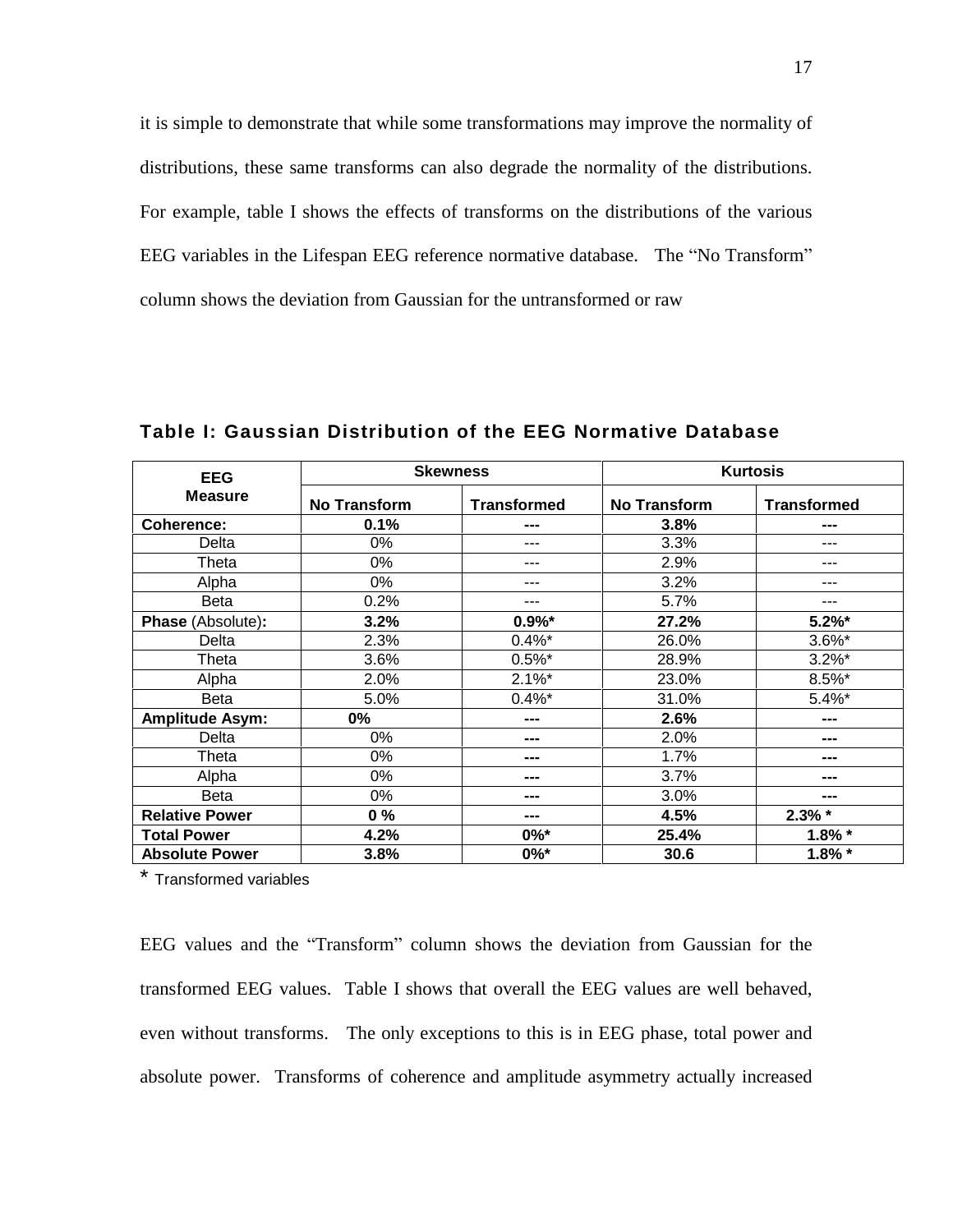skewness or kurtosis, thus blind transformations is not recommended. The asterisks in Table I identify which transformed variables are used in the Lifespan EEG normative database. It can be seen that only the transformed EEG phase and the power variables are contained in the database. Table I provides the statistics of Gaussian distribution of the database. The user of the normative database should take into account the different degrees of Gaussian fits of the different variables to understand which variables deviate from normality and to what extent. This information should be used when making clinical evaluations based on the database.

#### **6.1- Statistical Foundations: Cross-Validation**

As mentioned in section 5.0 the statistical accuracy or sensitivity of a normative database is judged, directly, by the Gaussian distribution of the database. The Supreme Court's *Dalbert* Factor One is met because the Gaussian is the null-hypothesis which was tested and Factor Two will be met by any database because the error estimate was tested and adjusted to approximate a Gaussian distribution. *Daubert* factors one and two are expressed as the Gaussian sensitivity and accuracy of a database as provided by cross validation (see Figure 1). There are many different ways to cross-validate a database. One is to obtain independent samples and another is to compute Z scores for each individual subject in the database. The former is generally not possible because it requires sampling large numbers of additional subjects who have been carefully screened for clinical normality without a history of problems in school, etc. The second method is certainly possible for any database. Cross-validation of the Lifespan EEG database was accomplished by the latter method in which Z scores were computed using a leave-one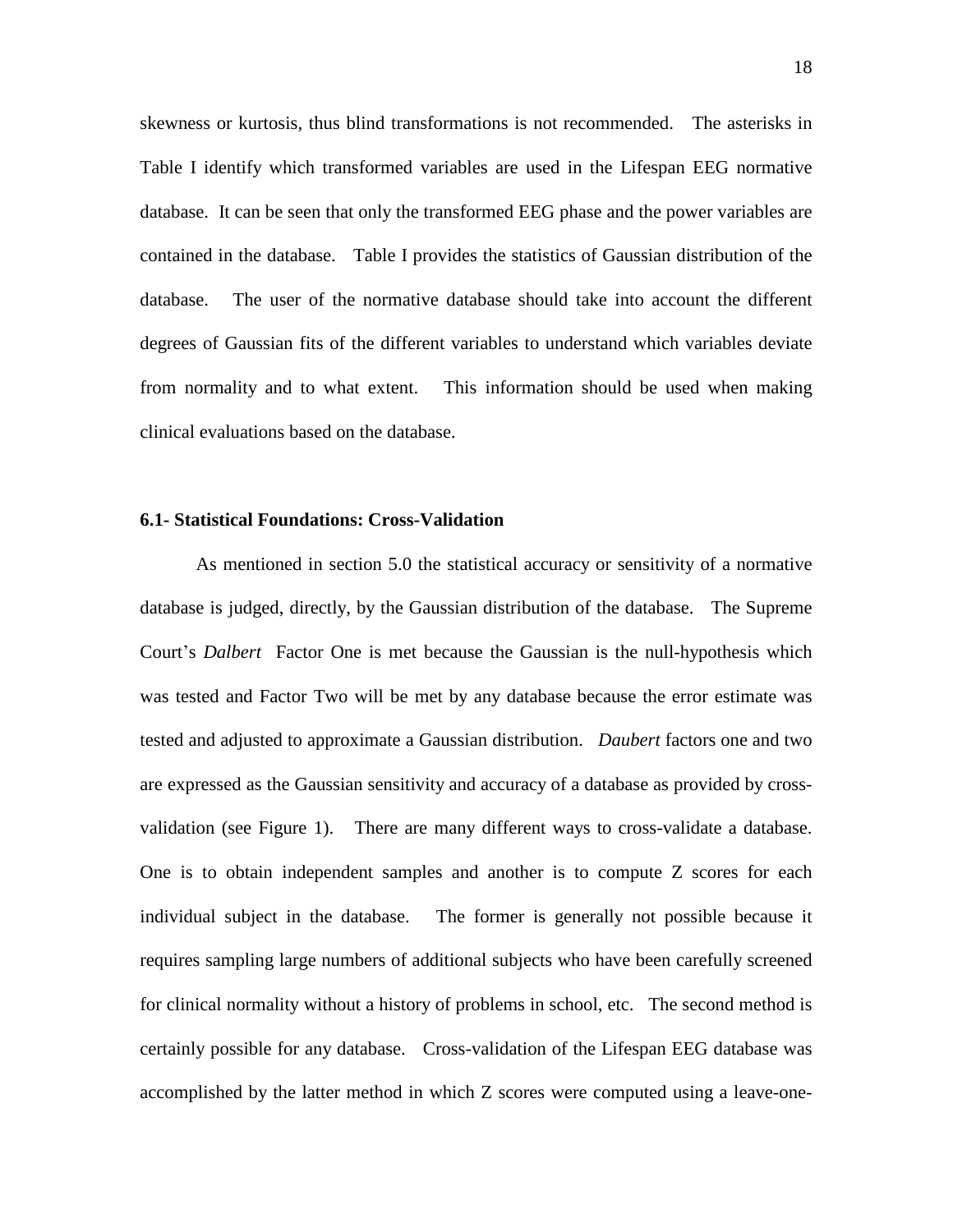out procedure for all variables from each individual subject based on his/her respective age matched mean and SD in the normative database. A distribution of Z scores for each of the 924 variables for each subject was then tabulated. Table II shows the results of the cross-validation of the 625 subjects in the normative EEG database.

A perfect Gaussian cross-validation would be 2.3% at  $+$  2 S.D., 2.3% at  $-$  2 S.D., 0.13% at  $+$  3 S.D. and 0.13 % at  $-$  3 S.D. Table II shows a cross-validation grand average of 2.58% to 1.98%  $\pm$  2 S.D. and 0.18% to 0.14 %  $\pm$  3 S.D. The Z score crossvalidation results in Table II shows that the database is statistically accurate and sensitive

| <b>Measure</b>        | $% > 2$ SD | $\% < 2$ SD | $% > 3$ SD | $\% < 3$ SD |
|-----------------------|------------|-------------|------------|-------------|
| Delta Amplitude Asym. | 2.58       | 3.08        | 0.21       | 0.19        |
| Theta Amplitude Asym. | 2.29       | 2.62        | 0.15       | 0.13        |
| Alpha Amplitude Asym. | 2.71       | 2.72        | 0.18       | 0.19        |
| Beta Amplitude Asym.  | 2.68       | 2.65        | 0.15       | 0.15        |
| Delta Coherence       | 1.99       | 2.14        | 0.14       | 0.22        |
| Theta Coherence       | 2.22       | 1.88        | 0.22       | 0.16        |
| Alpha Coherence       | 2.55       | 1.62        | 0.18       | 0.18        |
| <b>Beta Coherence</b> | 2.20       | 1.38        | 0.18       | 0.10        |
| Delta Phase †         | 0.89       | 3.52        | 0          | 0.23        |
| Theta Phase t         | 1.61       | 1.87        | 0.04       | 0.13        |
| Alpha Phase t         | 1.61       | 1.66        | 0.04       | 0.24        |
| Beta Phase †          | 2.83       | 0.72        | 0.27       | 0.03        |
| Absolute Power +      | 4.15       | 1.67        | 0.23       | 0.12        |
| <b>Relative Power</b> | 4.09       | 0.52        | 0.68       | 0           |
| Total Power <b>†</b>  | 4.23       | 1.60        | 0.08       | 0.04        |
| Average               | 2.58       | 1.98        | 0.18       | 0.14        |

**Table II: Gaussian Cross Validation of the EEG Normative Database**

**Ü** Data was logged transformed

with slight differences between variables. For example, the power and EEG phase measures showed a small deviation from normality with a tendency toward skewness and kurtosis which is consistent with the values in Table I.

Figure 3 are the complex demodulation approximate Gaussian distributions in which the transforms or non-transforms in Table I were used and the sensitivity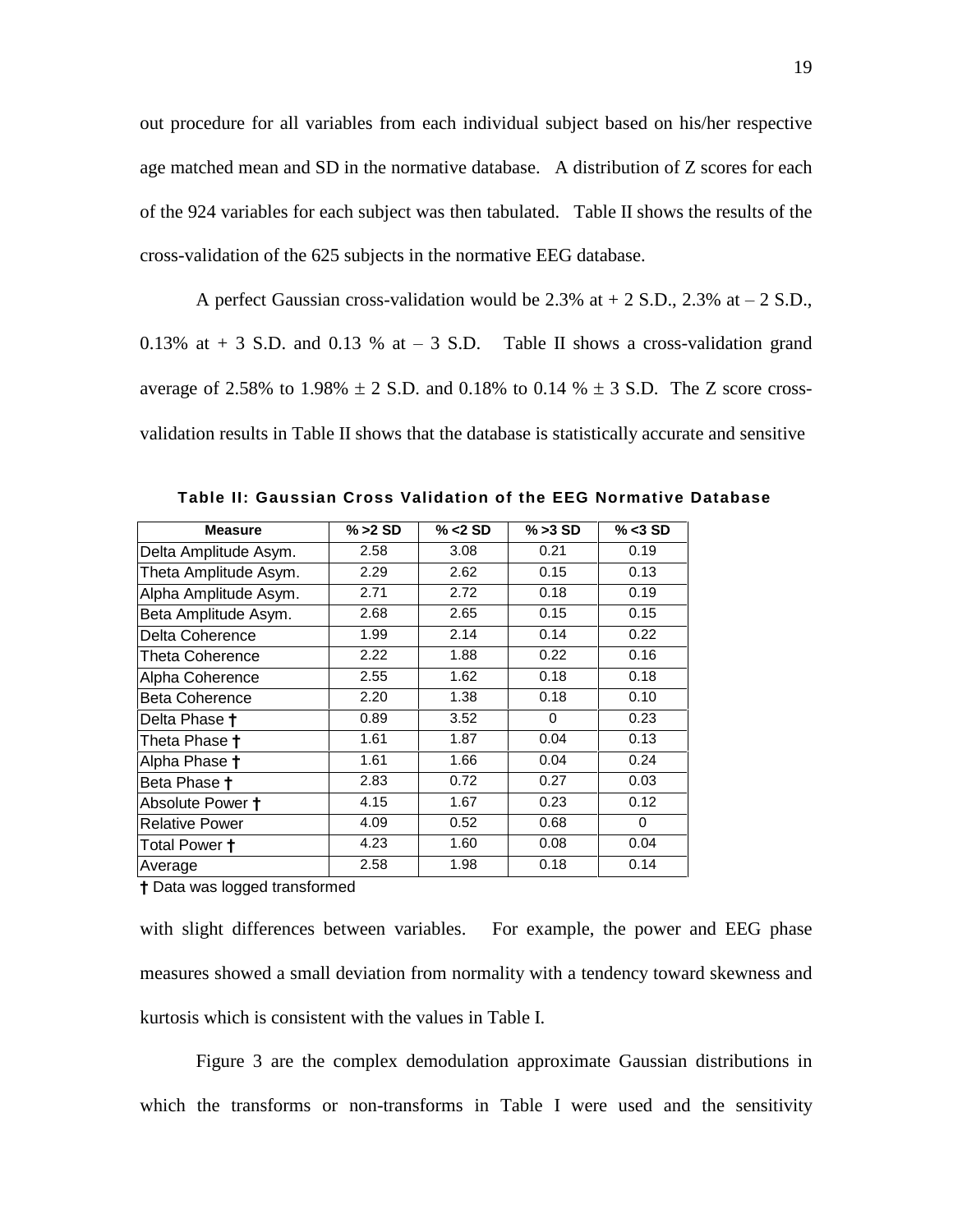calculated as illustrated in Figure 4. Table III is an example of a standard Table of Sensitivities for one of the FFT databases.

Figure 4 is an illustrative bell shaped curve showing the ideal Gaussian and the average cross-validation values of the database by which estimates of statistical sensitivity can be derived. True positives  $(TP)$  = the percentage of Z scores that lay within the tails of the



Gaussian distribution, False negatives  $(FN)$  = the percentage of Z scores that fall outside of the tails of the Gaussian distribution. The error rates or the statistical sensitivity of a QEEG normative database are directly related to the deviation from a Gaussian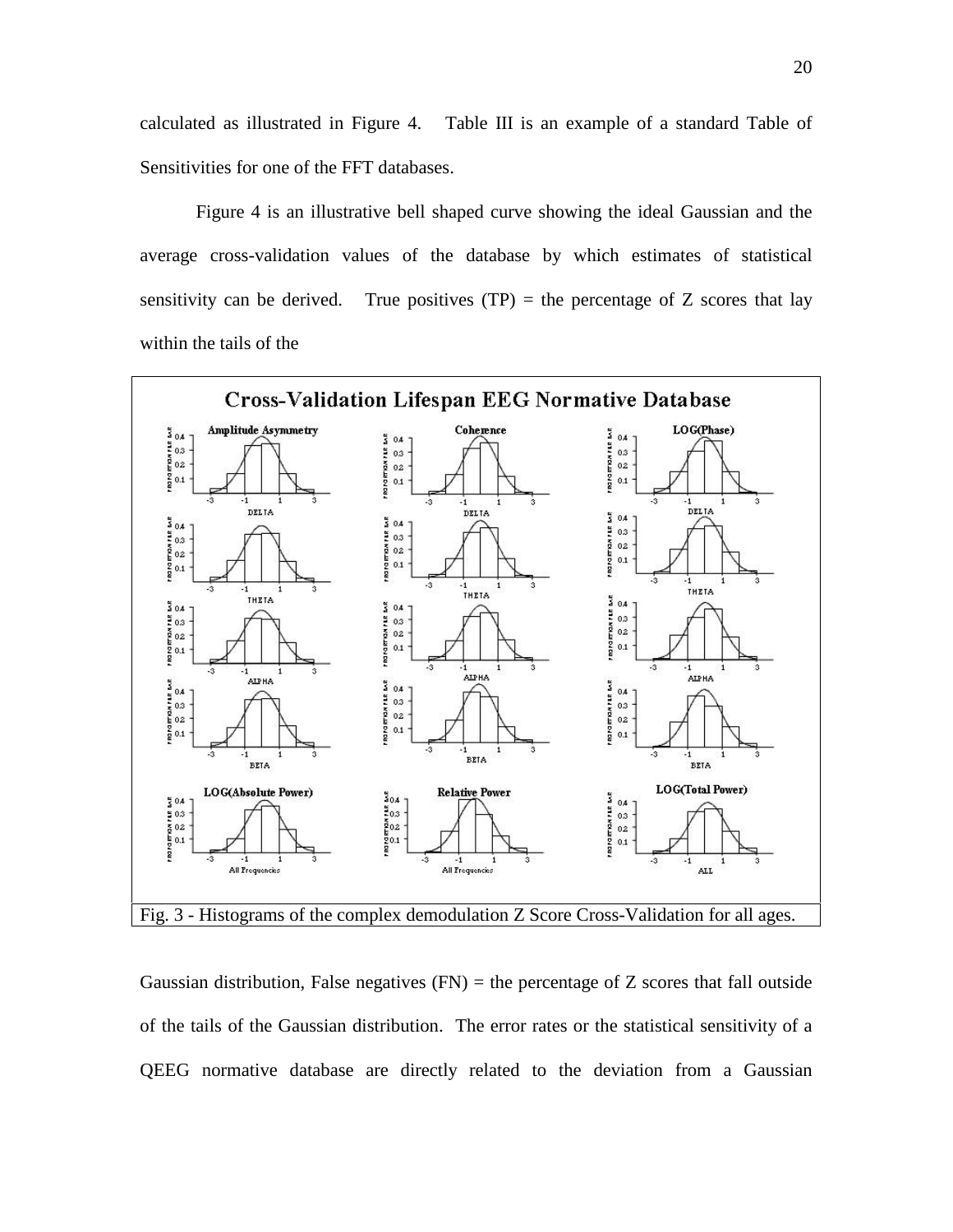distribution. Figure 4 depicts a mathematical method of estimating the statistical sensitivity of a normative EEG database in terms of the deviation from Gaussian.



Table III is an example of the calculated sensitivity of a EEG normative database

for different age groups. This same table of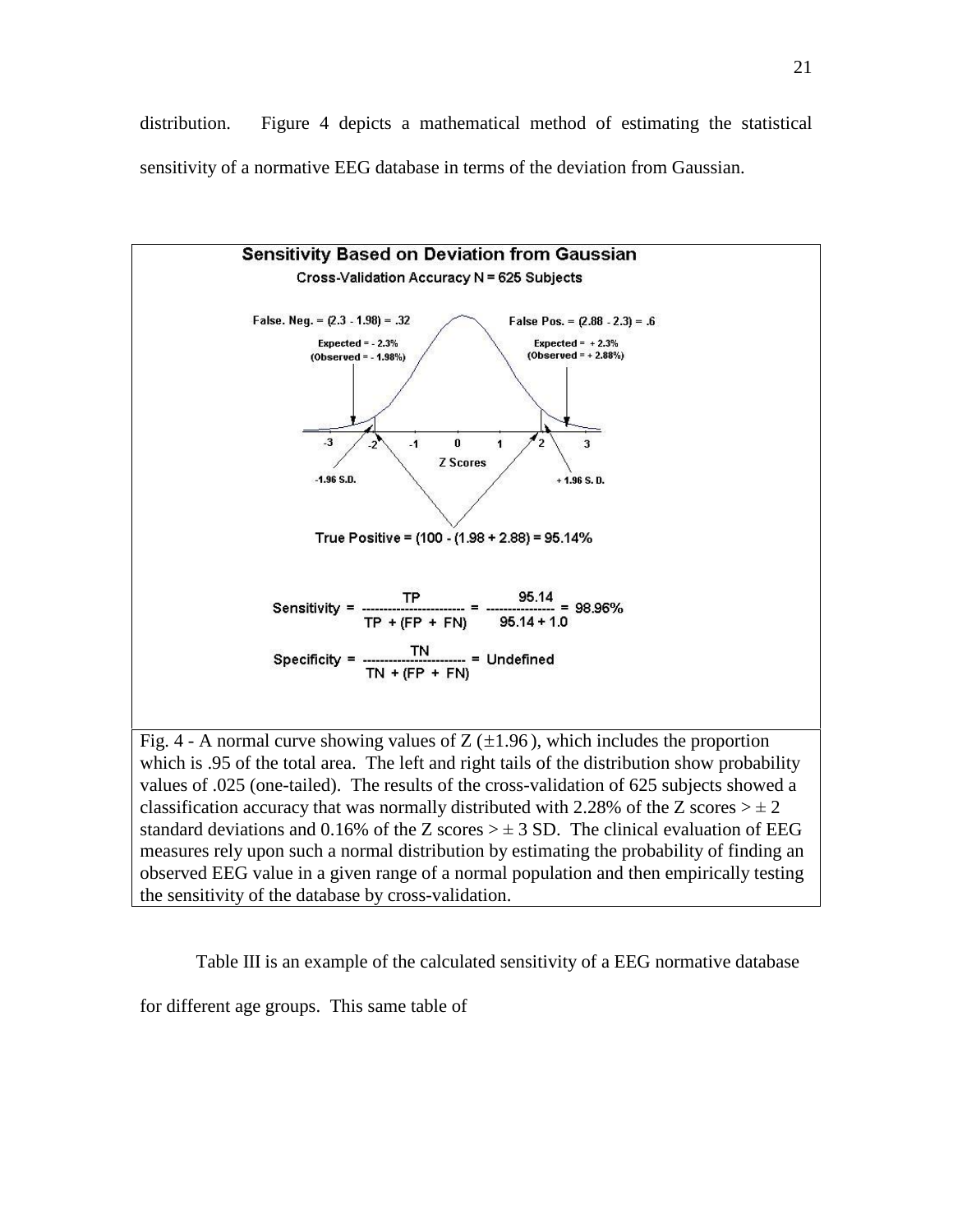#### **FFT Normative Database Sensitivities**

| 2 STDEVs    |            | CALC SENSITIVITY: FP=TP/(TP+FP) or FN=TP/(TP+FN) |                |                   |
|-------------|------------|--------------------------------------------------|----------------|-------------------|
| <b>AGES</b> | (+/- 2 SD) | $(>= 2 SD)$                                      | $(\le -2 SD)$  |                   |
| $0 - 5.99$  | 0.95448265 | 0.9771774                                        | 0.97730526     |                   |
| 6-9.99      | 0.95440363 | 0.9772031                                        | 0.97720054     | $+/- 2$ Std. Dev. |
| 10-12.99    | 0.9543997  | 0.97724346                                       | 0.97715624     |                   |
| 13-15.99    | 0.95440512 | 0.97723601                                       | 0.97716911     |                   |
| 16-ADULT    | 0.9543945  | 0.97718143                                       | 0.97721307     |                   |
| ALL.        | 0.95442375 | 0.97720714                                       | 0.97721661     |                   |
| 3 STDEVs    |            | CALC SENSITIVITY: FP=TP/(TP+FP) or FN=TP/(TP+FN) |                |                   |
|             |            |                                                  |                |                   |
| AGES        | (+/- 3 SD) | $(>= 3 SD)$                                      | $(\leq -3$ SD) |                   |
| $0 - 5.99$  | 0.99743898 | 0.99871123                                       | 0.99872774     |                   |
| 6-9.99      | 0.99744112 | 0.99871611                                       | 0.99872501     | $+/-$ 3 Std. Dev. |
| 10-12.99    | 0.99744688 | 0.99873171                                       | 0.99871518     |                   |
| 13-15.99    | 0.99743186 | 0.99871951                                       | 0.99871234     |                   |
| 16-ADULT    | 0.99743835 | 0.99870216                                       | 0.99873619     |                   |
| ALL.        | 0.99744002 | 0.99871716                                       | 0.99872286     |                   |
|             |            |                                                  |                |                   |

### **Table III ñ Example of Normative EEG database sensitivities for different age groups at +/- 2 standard deviations and +/- 3 standard deviations. Linked Ears, Eyes Closed Condition.**

sensitivity scores were calculated for the eyes open, eyes closed, absolute and relative power in current source density, average reference and linked ears. The percentage of Z scores in the tails of the Gaussian Distribution at  $+/- 2$  SD for the various databases (LE = Lined Ears,  $AVE = Average Reference$  and  $CSD = Current$  Source Density are shown in

figures 5 and 6 for the FFT eyes open and eyes closed normative databases.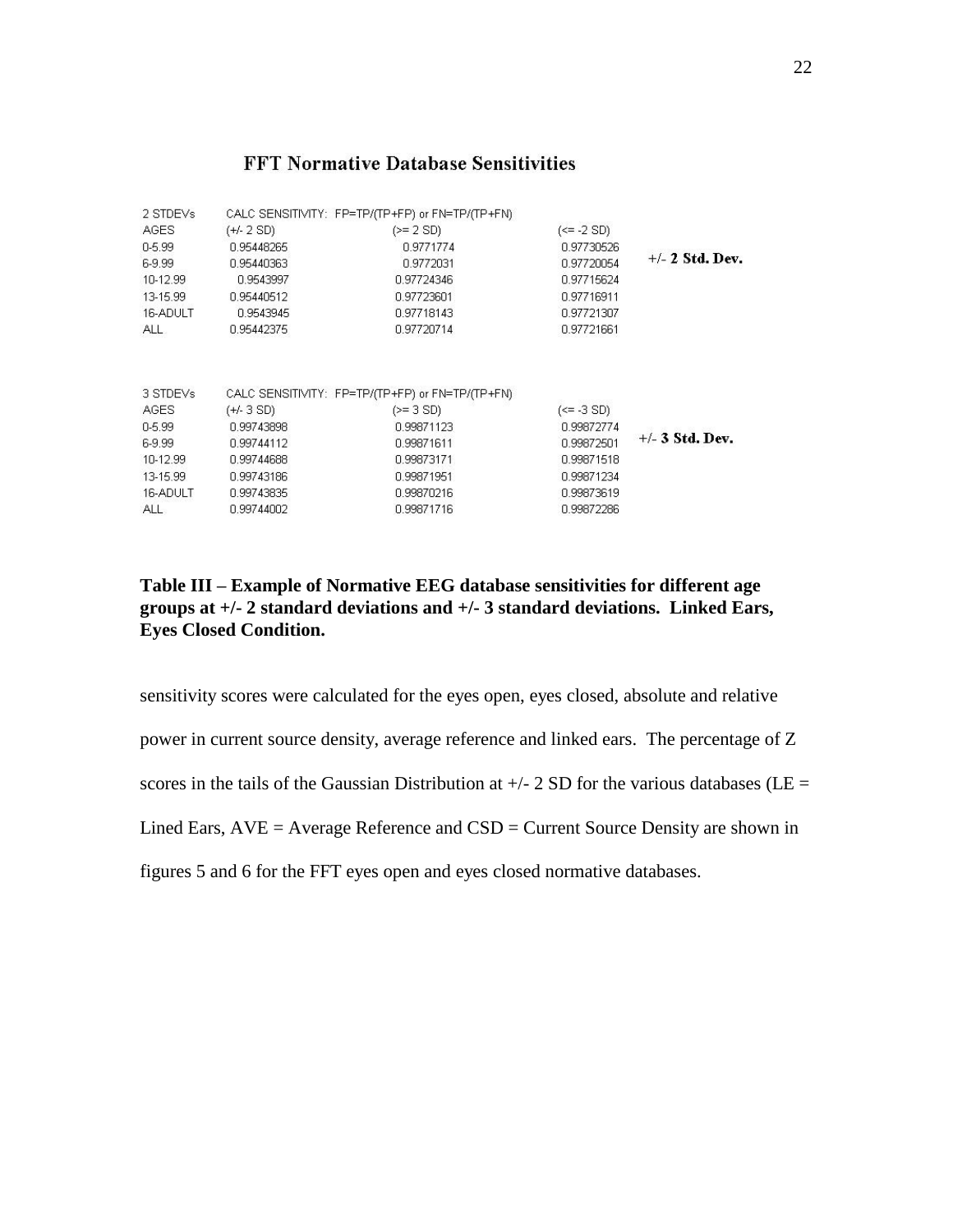

The reliability of different Gaussian databases can be measured directly by their deviation from Gaussian because the same normative individual subjects are used to validate the different EEG normative databases. For example, Average reference norms and Current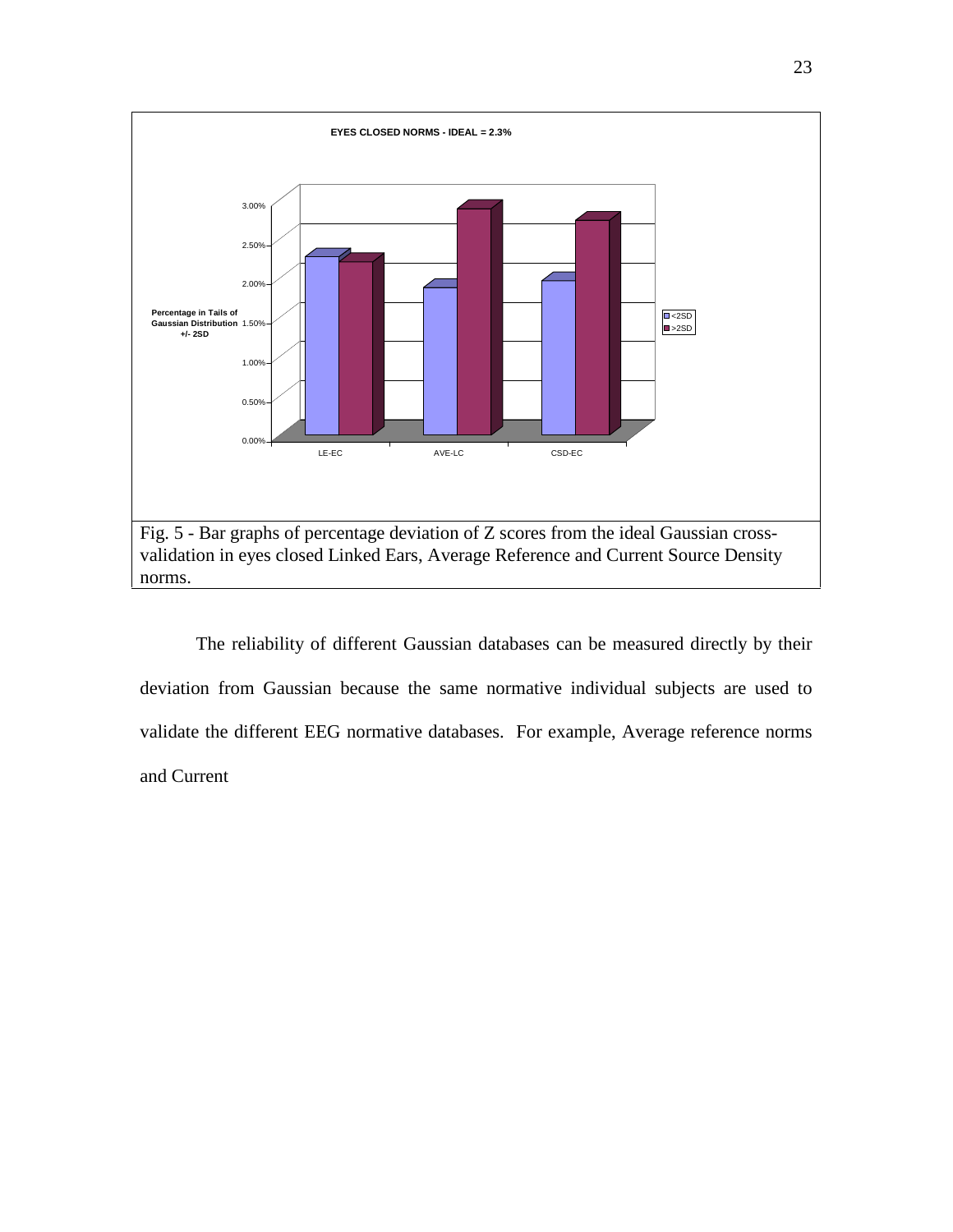

Fig. 6. - Bar graphs of the percentage deviation from the ideal Gaussian cross-validation in the eyes open condition Linked Ears, Average Reference and Current Source Density norms.

Source Density norms, when cross-validated using the same subjects as for the Linked

Ears norms gives rise to a reliability coefficient and a statistical reliability

reference. The null hypothesis, reliability  $= 0$  can be directly tested using seven different norms in NeuroGuide.

Figure 7 is an example of visually verifiable reliability and repeatability of the spectra of Z scores using three different montages (Linked ears, Average Reference & Current Source Density) derived from the same edited samples of EEG in a traumatic brain injured patient (TBI)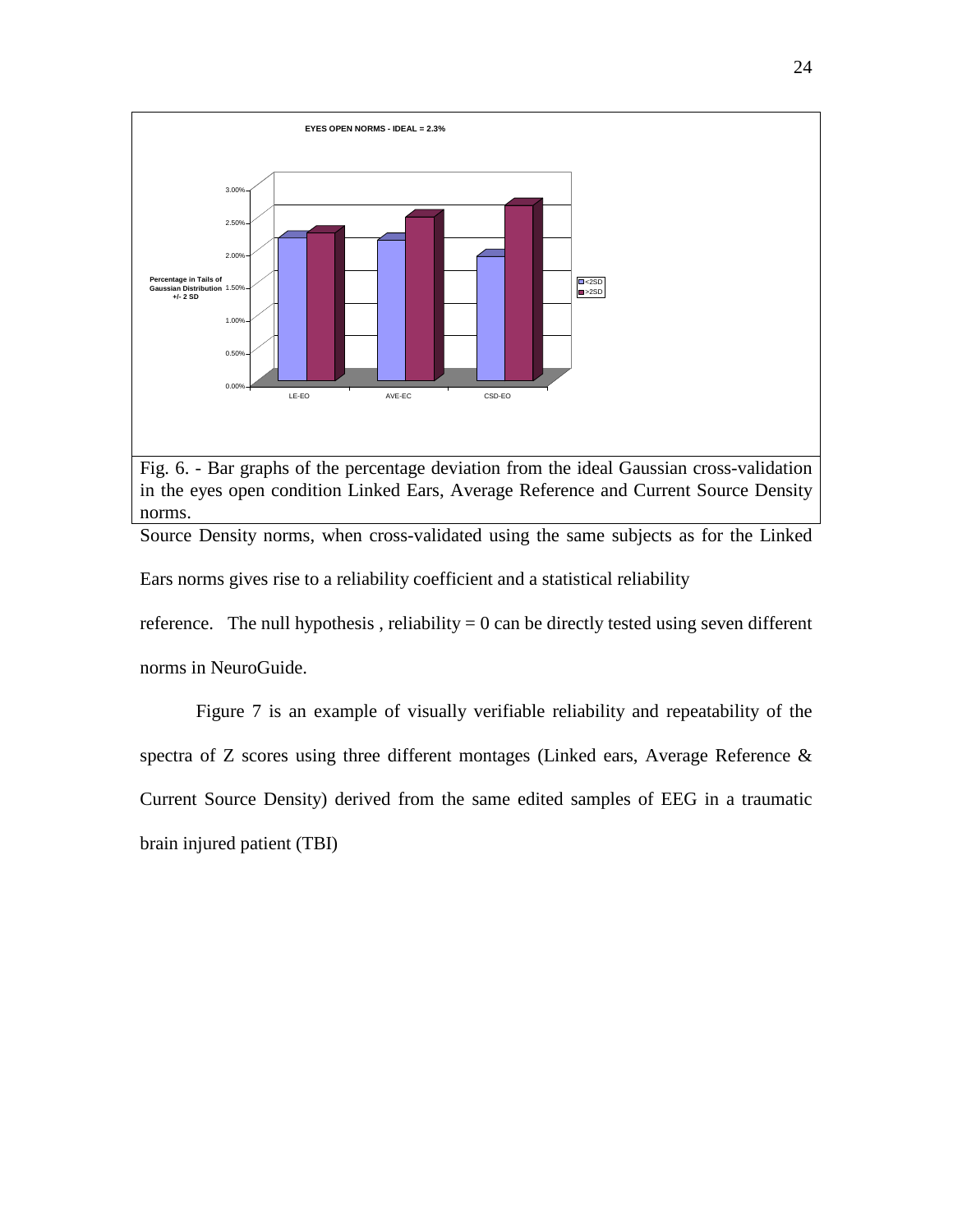

deviation from normal and the spatial localization of the deviation increased from Linked Ears to Average Reference to CSD. CSD (i.e., the second spatial derivative) is also more "noisy" as expected.

#### **7.0 ñ Statistical Foundations: Validation by Clinical Correlations**

Validity concerns the relationship between what is being measured and the natureand use to which the measurement is being applied. Another way to put it is that validity is defined as the extent to which any measuring instrument measures what it is intended to measure. Just as reliability is a matter of degree, so also is validity. Hypothesis formation and hypothesis testing as emphasized in *Daubert* (1993) is an important part of determining the validity of a scientific measure.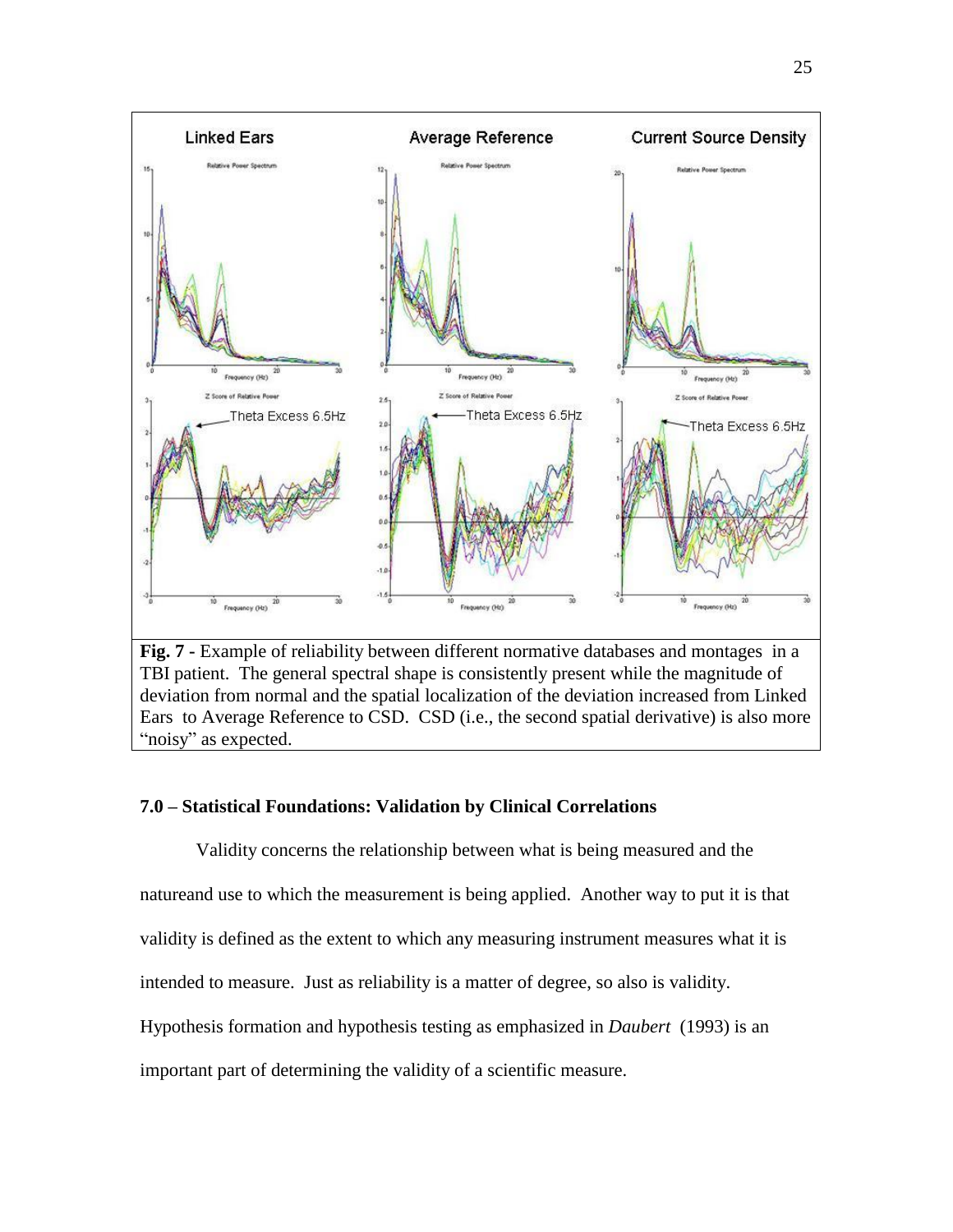#### **7.1 ñPredictive Validity of Normative Databases**

Predictive (or criterion) validity has a close relationship to hypothesis testing by subjecting the measure to a discriminant analysis or cluster analysis to some statistical analysis in order to separate a clinical sub-type from a normal reference database. Nunnally (1978) gives a useful definition of predictive validity as: "when the purpose is to use an instrument to estimate some important form of behavior that is external to the measuring instrument itself, the latter being referred to as criterion [predictive] validity." For example, science "validates" the clinical usefulness of a measure by its false positive and false negative rates and by the extent to which there are statistically significant correlations to other clinical measures and, especially, to clinical outcomes.

An example of predictive validity of the Linked Ears qEEG normative database is shown in figure 8 in which normative database was used to discriminate traumatic brain injured patients from age matched normal control subjects at a classification accuracy = 96.2% (Thatcher et al, 1989). Another example of predictive validity is the ability of qEEG normative values to predict cognitive functioning. Figure 9 shows correlations to Full Scale I.Q. as an example of predictive validity and content validity . A more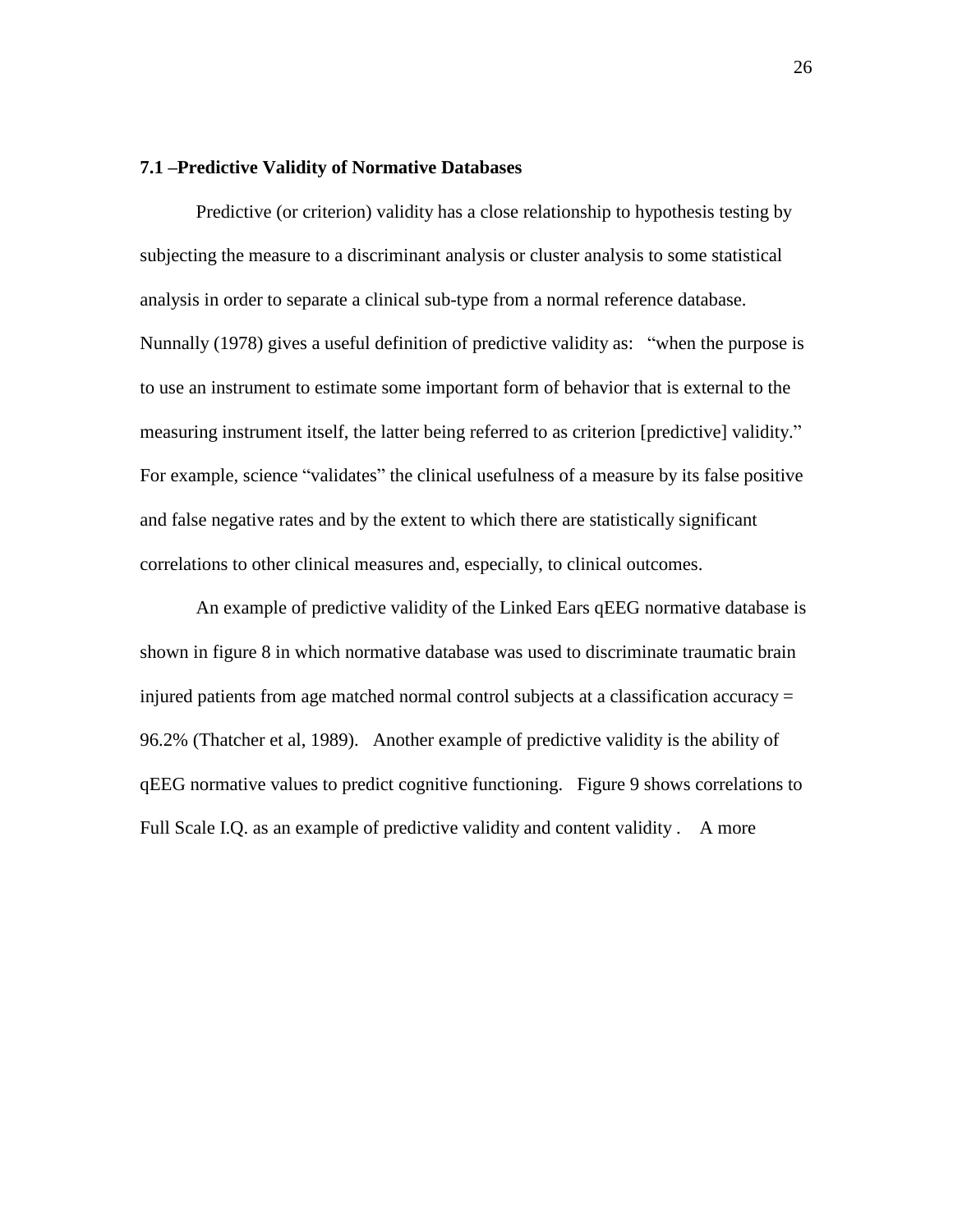

The correlation between I.Q. and amplitude asymmetry in this example was  $r = 0.460$ , N  $= 466$  and P < .0001)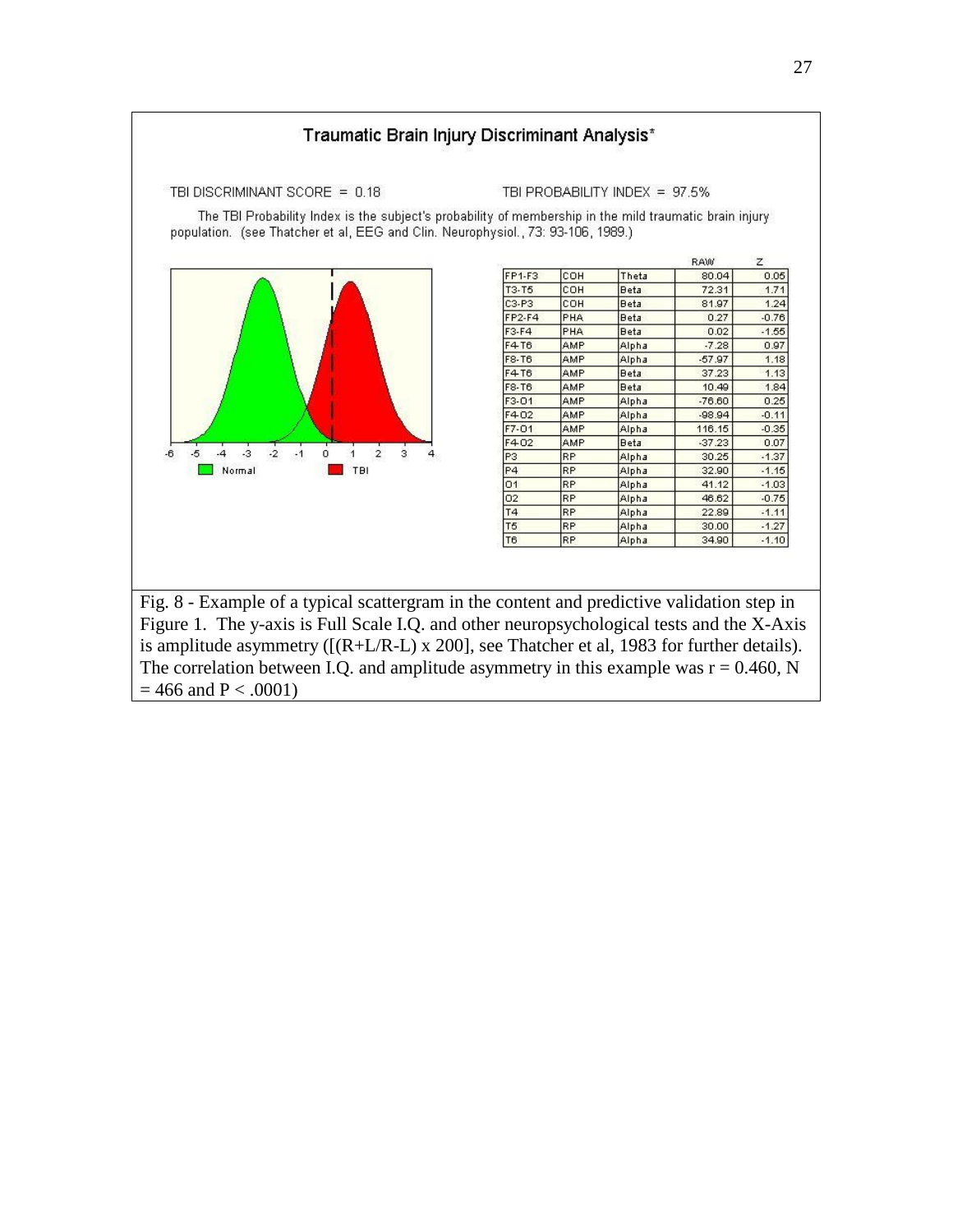

28

complete analysis of the predictive validity of the normative EEG database is shown in Table IV. In this table the percentage of statistically significant correlations at  $P < .01$ . between qEEG normative EEG and WRAT School Achievement scores and measures of intelligence.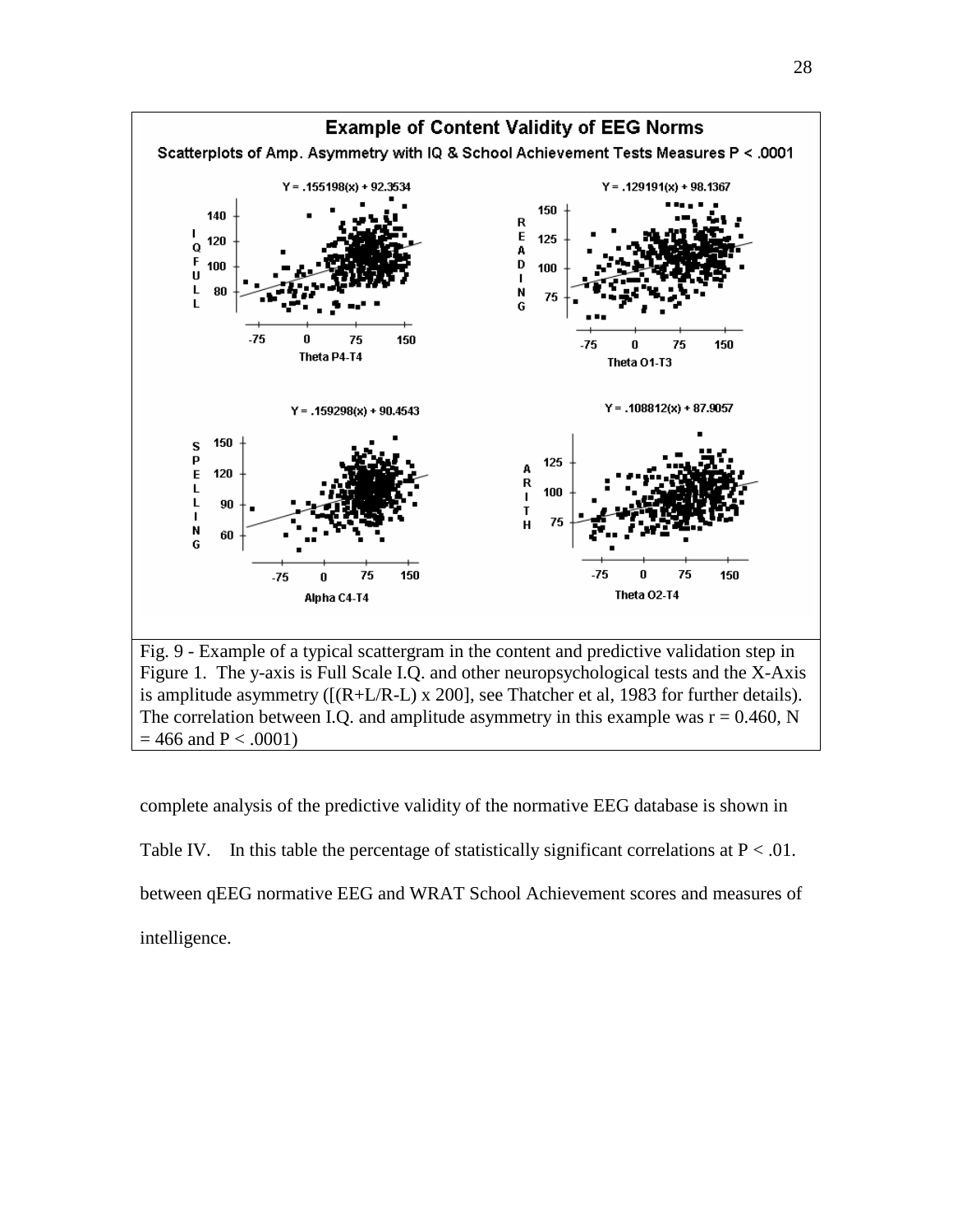|                              |                | Percent Significant Correlations @ P < .01, N = 466 |              |               |               |               |
|------------------------------|----------------|-----------------------------------------------------|--------------|---------------|---------------|---------------|
| <b>Amplitude Asymmetry</b>   |                |                                                     |              |               |               |               |
| $P \le 0.01$                 | <b>READING</b> | SPELLING                                            | <b>ARITH</b> | <b>IQFULL</b> | <b>IQVERB</b> | <b>IQPERF</b> |
| DELTA                        | 64%            | 61%                                                 | 55%          | 64%           | 61%           | 61%           |
| <b>THETA</b>                 | 78%            | 70%                                                 | 70%          | 70%           | 67%           | 59%           |
| <b>ALPHA</b>                 | 63%            | 63%                                                 | 53%          | 64%           | 63%           | 52%           |
| <b>BETA</b>                  | 56%            | 56%                                                 | 34%          | 58%           | 61%           | 47%           |
|                              |                |                                                     |              |               |               |               |
| Coherence                    |                |                                                     |              |               |               |               |
| $P \le 0.01$                 | <b>READING</b> | SPELLING                                            | <b>ARITH</b> | <b>IQFULL</b> | <b>IQVERB</b> | <b>IQPERF</b> |
| <b>DELTA</b>                 | 27%            | 14%                                                 | 41%          | 38%           | 22%           | 38%           |
| <b>THETA</b>                 | 27%            | 6%                                                  | 36%          | 30%           | 27%           | 23%           |
| <b>ALPHA</b>                 | 9%             | 6%                                                  | 45%          | 11%           | 14%           | 5%            |
| <b>BETA</b>                  | 11%            | 5%                                                  | 38%          | 22%           | 17%           | 6%            |
| <b>Absolute Phase</b>        |                |                                                     |              |               |               |               |
| $P \le 0.01$                 | <b>READING</b> | SPELLING                                            | <b>ARITH</b> | <b>IQFULL</b> | <b>IQVERB</b> | <b>IQPERF</b> |
| <b>DELTA</b>                 | 11%            | 8%                                                  | 8%           | 16%           | 6%            | 17%           |
| <b>THETA</b>                 | 9%             | 5%                                                  | 8%           | 13%           | 9%            | 17%           |
| <b>ALPHA</b>                 | 9%             | 3%                                                  | 33%          | 14%           | 19%           | 6%            |
| <b>BETA</b>                  | 9%             | 5%                                                  | 30%          | 6%            | 9%            | 3%            |
| <b>Relative Power</b>        |                |                                                     |              |               |               |               |
| $P \le 0.01$                 | <b>READING</b> | SPELLING                                            | <b>ARITH</b> | <b>IQFULL</b> | <b>IQVERB</b> | <b>IQPERF</b> |
| <b>DELTA</b>                 | 13%            | 0%                                                  | 31%          | 0%            | 6%            | 0%            |
| <b>THETA</b>                 | 56%            | 44%                                                 | 94%          | 6%            | 6%            | 0%            |
| <b>ALPHA</b>                 | 19%            | 0%                                                  | 75%          | 0%            | 0%            | 0%            |
| <b>BETA</b>                  | 13%            | 6%                                                  | 44%          | 19%           | 13%           | 13%           |
|                              |                |                                                     |              |               |               |               |
| <b>Relative Power Ratios</b> |                |                                                     |              |               |               |               |
| $P \le 0.01$                 | <b>READING</b> | SPELLING                                            | <b>ARITH</b> | <b>IQFULL</b> | <b>IQVERB</b> | <b>IQPERF</b> |
| Theta/Beta                   | 50%            | 44%                                                 | 63%          | 56%           | 56%           | 50%           |
| Theta/Alpha                  | 13%            | 0%                                                  | 69%          | 0%            | 0%            | 0%            |
| Alpha/Beta                   | 50%            | 31%                                                 | 50%          | 38%           | 38%           | 25%           |
| Delta/Theta                  | 19%            | 25%                                                 | 56%          | 19%           | 13%           | 25%           |

EFFECT SIZE P < .01: qEEG Correlations with School Achievement & IQ Measures

**Table IV ñ Percentage of statistically significant correlations with Intelligence and School Achievement from Linked Ears, Eyes Closed Condition.**

#### **7.2 ñExamples of Content Validity of Normative Databases**

Content validity is defined by the extent to which an empirical measurement

reflects a specific domain of content. For example, a test in arithmetic operations would

not be content valid if the test problems focused only on addition, thus neglecting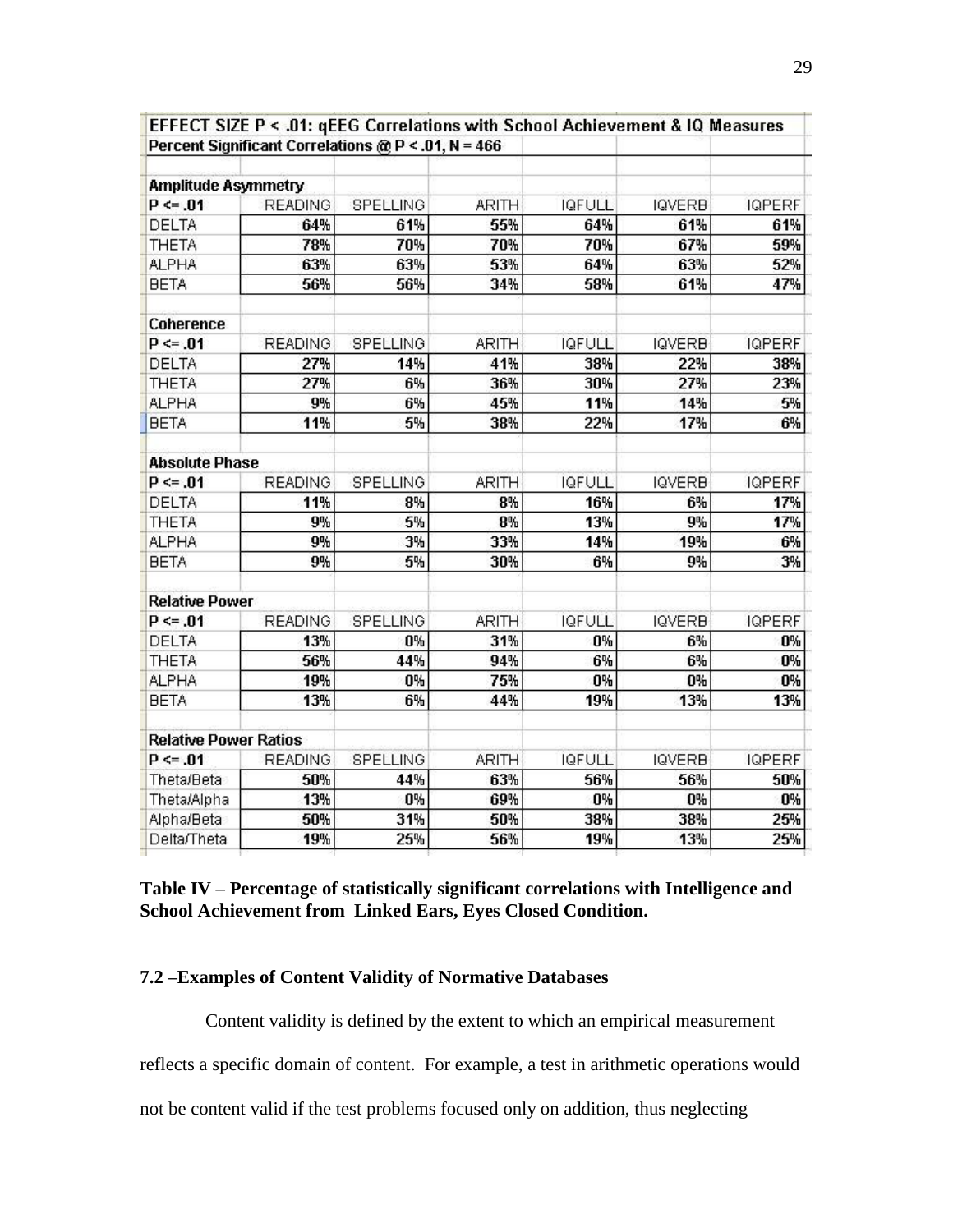subtraction, multiplication and division. By the same token, a content-valid measure of cognitive decline following a stroke should include measures of memory capacity, attention and executive function, etc.

There are many examples of the clinical content validity of qEEG and normative databases in ADD, ADHD, Schizophrenia, Compulsive disorders, Depression, Epilepsy, TBI and a wide number of clinical groupings of patients as reviewed by Hughes and John, (1999). There are over 280 citations in the review by Hughes and John (1999) and there are approximately twenty three citations to peer reviewed journal articles in which a normal reference database was used. A year 2003 Internet search of the National Library of Medicine will give citations to many more qEEG and content validity peer reviewed studies using a reference normal group than were included in the Hughes and John (1999) review.

### **8.0 ñ Non-Parametric Statistics to Measure Content Validity of a qEEG Normative Database**

Non-parametric statistics such as the Binomial Probability and for small sample sizes the Poisson Probability are simple non-parametric tests that are distribution free and automatically adjust for multiple comparisons. The catch is that the non-parametric statistics must define an hypothesis by a specific statistical probability alpha level, otherwise they do not work. . The Binomial Distribution which is defined as  $P(X) = {N \choose x} p^x (1-p)^{N-x}$  of successful outcomes at a specific probability, for example, P  $< .01$  for a specific hypothesis. N = the number of Z-tests, p is the 'success rate' and 1 - p the 'failure rate' for the test of the null hypothesis,  $x =$  the number of observed Z scores at a given probability level, e.g.,  $P < 0.01$ . For example, the null hypothesis is that by chance there will be 1 event per 64 observations at  $P < .01$ . The experiment is run and there were 5 observations at  $P < 0.01$ . The exact probability as computed by the Binomial Equation =  $P < .000421394$ .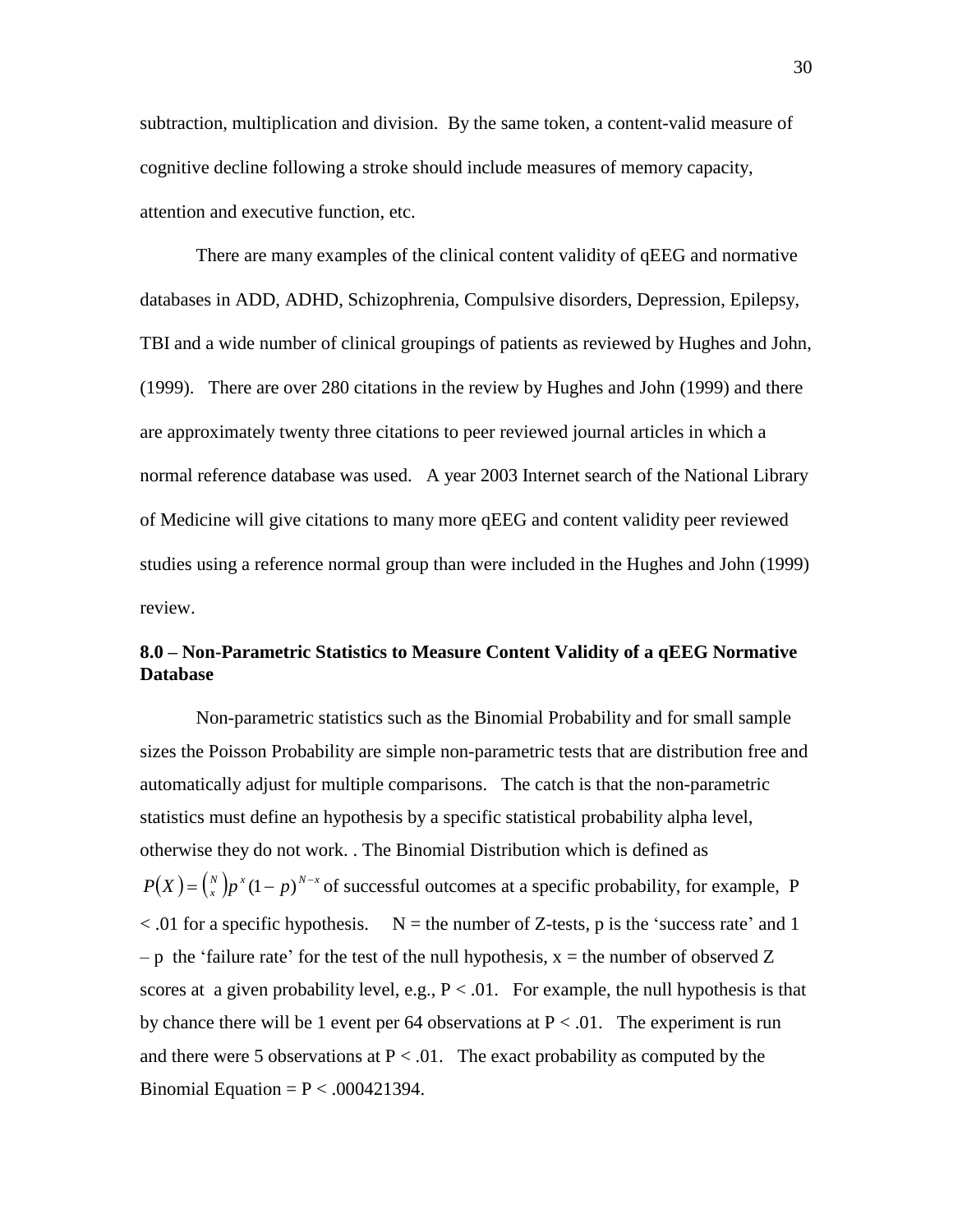Figure 10 is an example of the statistical significance of some of the clinical correlations of the EEG database, i.e., Wide Range Achievement Test for Reading, Spelling, Arithmetic and Full Scale I.Q. E(X) is the expected number of correlations at  $P < .01$ ,  $X =$  the number of observed correlations at  $P < .01$  and  $P(X) =$  the Binomial Probability to reject the null-hypothesis. Table IV shows the observed percentage of correlations at  $P < 0.01$  by which the X value in figure 10 corresponds..

| <b>Amplitude Asymmetry</b>   |                 |           |                         | <b>Reading</b> |                         | <b>Spelling</b> | <b>Arithmetic</b>       |        |                         | <b>IQFULL</b> |  |
|------------------------------|-----------------|-----------|-------------------------|----------------|-------------------------|-----------------|-------------------------|--------|-------------------------|---------------|--|
| $P \le 0.01$                 | N               | E(X)      | $\overline{\mathbf{x}}$ | P(X)           | $\overline{\mathbf{x}}$ | P(X)            | $\overline{\mathbf{x}}$ | P(X)   | $\overline{\mathbf{x}}$ | P(X)          |  |
| <b>DELTA</b>                 | 64              | 1         | 41                      | 0.0000         | 39                      | 0.0000          | 35                      | 0.0000 | 41                      | 0.0000        |  |
| <b>THETA</b>                 | 64              | 1         | 50                      | 0.0000         | 45                      | 0.0000          | 45                      | 0.0000 | 45                      | 0.0000        |  |
| <b>ALPHA</b>                 | 64              | 1         | 40                      | 0.0000         | 40                      | 0.0000          | 34                      | 0.0000 | 41                      | 0.0000        |  |
| <b>BETA</b>                  | 64              |           | 36                      | 0.0000         | 36                      | 0.0000          | 22                      | 0.0000 | 37                      | 0.0000        |  |
| <b>Coherence</b>             |                 |           |                         | <b>Reading</b> |                         | <b>Spelling</b> | <b>Arithmetic</b>       |        | <b>IQFULL</b>           |               |  |
| $P \le 0.01$                 | N               | E(X)      | $\overline{\mathbf{x}}$ | P(X)           | $\mathbf{x}$            | P(X)            | X                       | P(X)   | $\overline{\mathbf{x}}$ | P(X)          |  |
| <b>DELTA</b>                 | 64              |           | 17                      | 0.0000         | 9                       | 0.0000          | 26                      | 0.0000 | 24                      | 0.0000        |  |
| <b>THETA</b>                 | 64              | 1         | 17                      | 0.0000         | $\overline{\bf{4}}$     | 0.0005          | 23                      | 0.0000 | 19                      | 0.0000        |  |
| <b>ALPHA</b>                 | 64              |           | 6                       | 0.0000         | 4                       | 0.0005          | 29                      | 0.0000 | 7                       | 0.0000        |  |
| <b>BETA</b>                  | 64              | 1         | 7                       | 0.0000         | 3                       | 0.0039          | 24                      | 0.0000 | 14                      | 0.0000        |  |
|                              |                 |           |                         |                |                         |                 |                         |        |                         |               |  |
| <b>Absolute Phase</b>        |                 |           |                         | <b>Reading</b> |                         | <b>Spelling</b> | <b>Arithmetic</b>       |        | <b>IQFULL</b>           |               |  |
| $P \le 0.01$                 | N               | E(X)      | X                       | P(X)           | $\overline{\mathbf{x}}$ | P(X)            | x                       | P(X)   | X                       | P(X)          |  |
| <b>DELTA</b>                 | 64              |           | 7                       | 0.0000         | 5                       | 0.0000          | 5                       | 0.0000 | 10                      | 0.0000        |  |
| <b>THETA</b>                 | 64              |           | 6                       | 0.0000         | 3                       | 0.0039          | 5                       | 0.0000 | 8                       | 0.0000        |  |
| <b>ALPHA</b>                 | 64              |           | 6                       | 0.0000         | 2                       | 0.0265          | 21                      | 0.0000 | 9                       | 0.0000        |  |
| <b>BETA</b>                  | 64              | 1         | 6                       | 0.0000         | 3                       | 0.0039          | 19                      | 0.0000 | 4                       | 0.0005        |  |
| <b>Relative Power</b>        |                 |           |                         | <b>Reading</b> |                         | <b>Spelling</b> | <b>Arithmetic</b>       |        |                         | <b>IQFULL</b> |  |
| $P \le 0.01$                 | N               | E(X)      | $\overline{\mathbf{x}}$ | P(X)           | x                       | P(X)            | X                       | P(X)   | X                       | P(X)          |  |
| <b>DELTA</b>                 | 16              | 0         | $\overline{\mathbf{z}}$ | 0.0005         | 0                       | 0.1485          | 5                       | 0.0000 | 0                       | 0.1485        |  |
| <b>THETA</b>                 | 16              | 0         | 9                       | 0.0000         | 7                       | 0.0000          | 15                      | 0.0000 | 1                       | 0.0109        |  |
| <b>ALPHA</b>                 | 16              | 0         | 3                       | 0.0000         | 0                       | 0.1485          | 12                      | 0.0000 | 0                       | 0.1485        |  |
| <b>BETA</b>                  | 16 <sup>1</sup> | O.        | 2                       | 0.0005         | 1                       | 0.0109          | 7                       | 0.0000 | 3                       | 0.0000        |  |
|                              |                 |           |                         |                |                         |                 |                         |        |                         |               |  |
| <b>Relative Power Ratios</b> |                 |           |                         | <b>Reading</b> |                         | <b>Spelling</b> | <b>Arithmetic</b>       |        |                         | <b>IQFULL</b> |  |
| $P \le 0.01$                 | N               | E(X)      | X                       | P(X)           | X                       | P(X)            | X                       | P(X)   | X                       | P(X)          |  |
| <b>Theta/Beta</b>            | 16              | 0         | 8                       | 0.0000         | 7                       | 0.0000          | 10                      | 0.0000 | 9                       | 0.0000        |  |
| <b>Theta/Alpha</b>           | 16              | $\pmb{0}$ | $\overline{\mathbf{c}}$ | 0.0005         | 0                       | 0.1485          | 11                      | 0.0000 | 0                       | 0.1485        |  |
| Alpha/Beta                   | 16              | $\bf{0}$  | 8                       | 0.0000         | 5                       | 0.0000          | 8                       | 0.0000 | 6                       | 0.0000        |  |
| <b>Delta/Theta</b>           | 16              | 0         | $\overline{\mathbf{3}}$ | 0.0000         | 4                       | 0.0000          | 9                       | 0.0000 | 3                       | 0.0000        |  |

Fig. 10 - An example of the use of the non-Parametric statistic of the Binomial Probability Distribution to calculate the alpha level for the content validation of clinical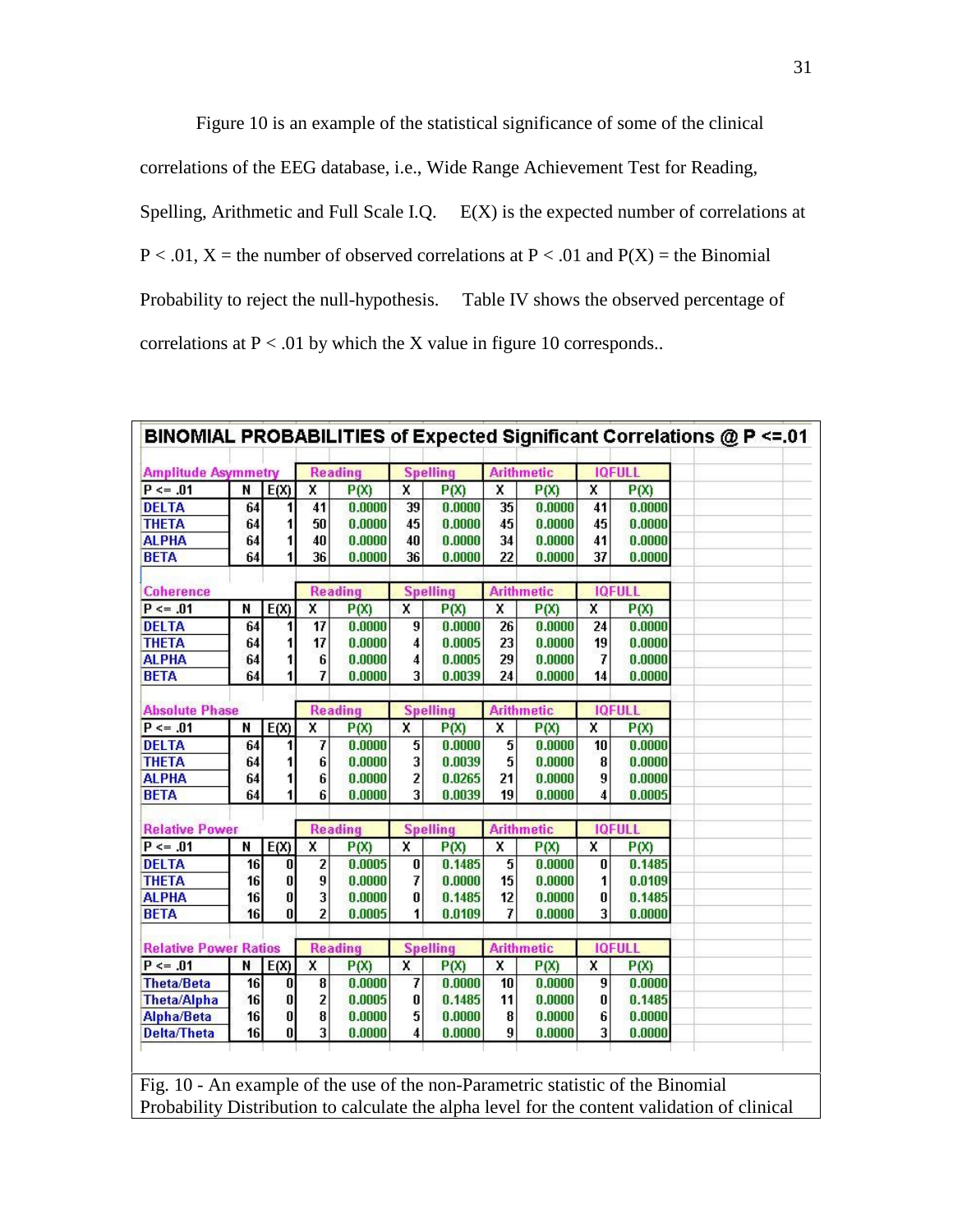measures with the qEEG normative database. The Binomial Distribution which is defined as  $P(X) = {N \choose x} p^x (1-p)^{N-x}$  of successful outcomes at a specific probability, for example,  $P < 0.01$  for a specific hypothesis.  $N =$  the number of Z-tests, p is the 'success' rate' and  $1 - p$  the 'failure rate' for the test of the null hypothesis,  $x =$  the number of observed Z scores at a given probability level, e.g.,  $P < 0.01$ .  $P(X) =$  the distribution free Binomial Probabilities. The percentage of statistically significant correlations at  $P < 0.01$ is shown in Table IV.

#### **9.0 ñ Effect Size of a Normative EEG Database**

The Effect Size of a normative database for any set of clinical measures can be estimated from the percentage of statistically significant correlations (Cohen, 1977). Table IV are effect sizes based on the percentage of statistically significant observations at alpha set at  $P < .01$ . Based on the percentage in Table IV, one can translate the number in the column  $X$  in figure 9 as the number observed out of a total universe of correlations. It can be seen that amplitude asymmetry and ratios of power have the strongest effect size, especially in arithmetic and I.Q. The peer reviewed literature clearly demonstrates that qEEG is clinically valid with varying effect sizes (Hughes and John, 1999). Estimates of effect size are relative clinical validation measures that a clinician or scientist takes into consideration when rendering a clinical or scientific judgment. Effect size is also useful in counseling graduate students to calculate the sample size that they will need in their thesis by Power Analysis.

#### **10.0 ñ Non-Parametric Statistics, Estimates of Alpha Levels and the Issue of Multiple Comparisons in a Single Subject Comparison to a EEG Normative Database**

The use of many t-tests or Z tests in EEG applications requires some adjustment for the total number of tests in order to accurately estimate levels of alpha or the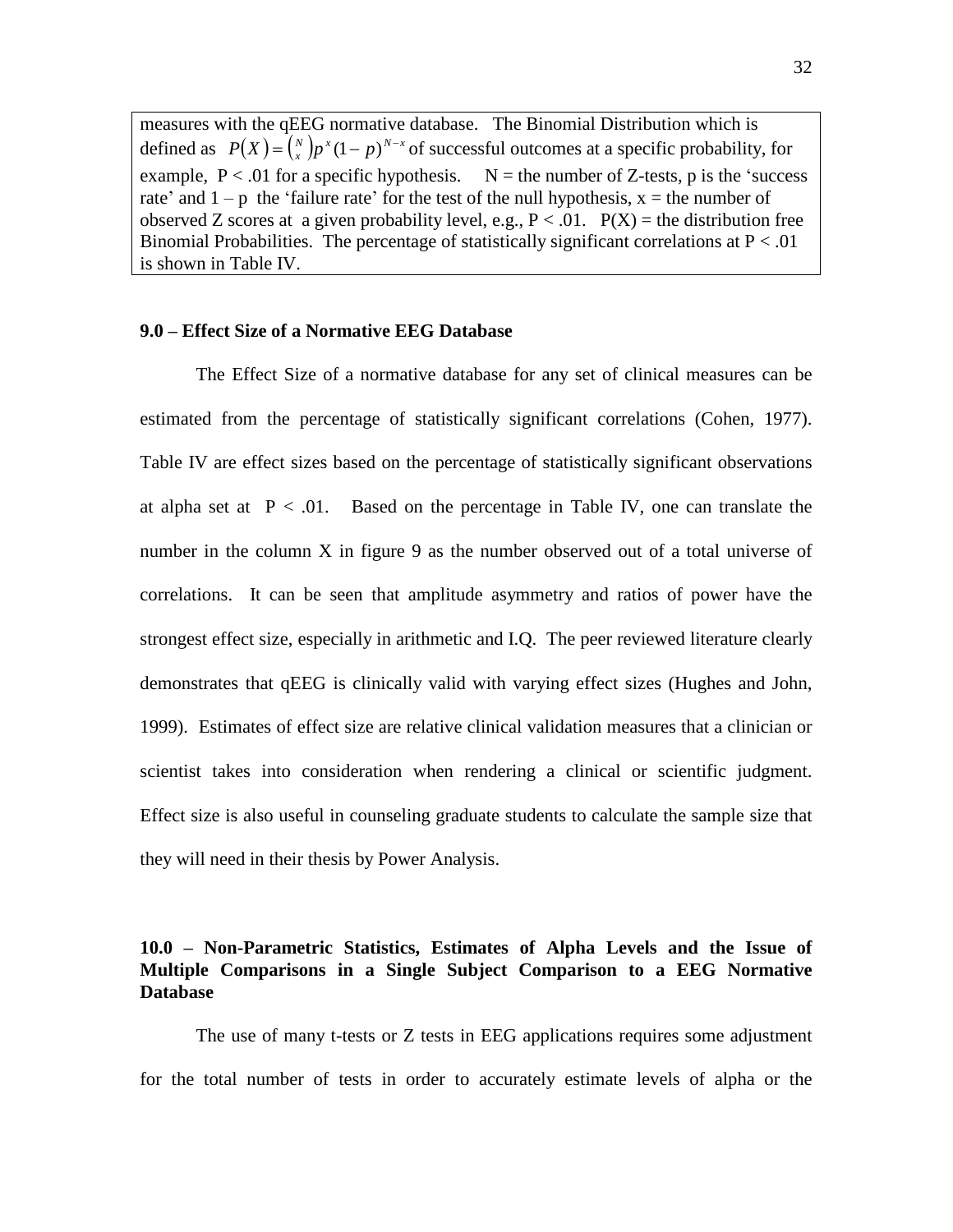probability of a Type I error (i.e., saying something is statistically significant when it is not). As explained by Hayes (1973) Multiple comparisons refers to multiple group comparisons and not to the adjustment of the total number of t-tests or Z-tests, where as, non-parametric statistics is one of the best methods to adjust for both Type I and Type II error rates.

Figure 11 shows an example of the use of the Binomial Probability Distribution to determine the alpha level for a single subject's comparison to the complex demodulation normative database. The number of Z tests is represented as 'N',  $E(X)$  = the number expected by chance alone at  $P < .05$  (Top of Figure 10) or at  $P < .01$  (Bottom of Figure 11),  $X =$  the number of successful Z tests observed and  $P(X) =$  the Binomial Probability.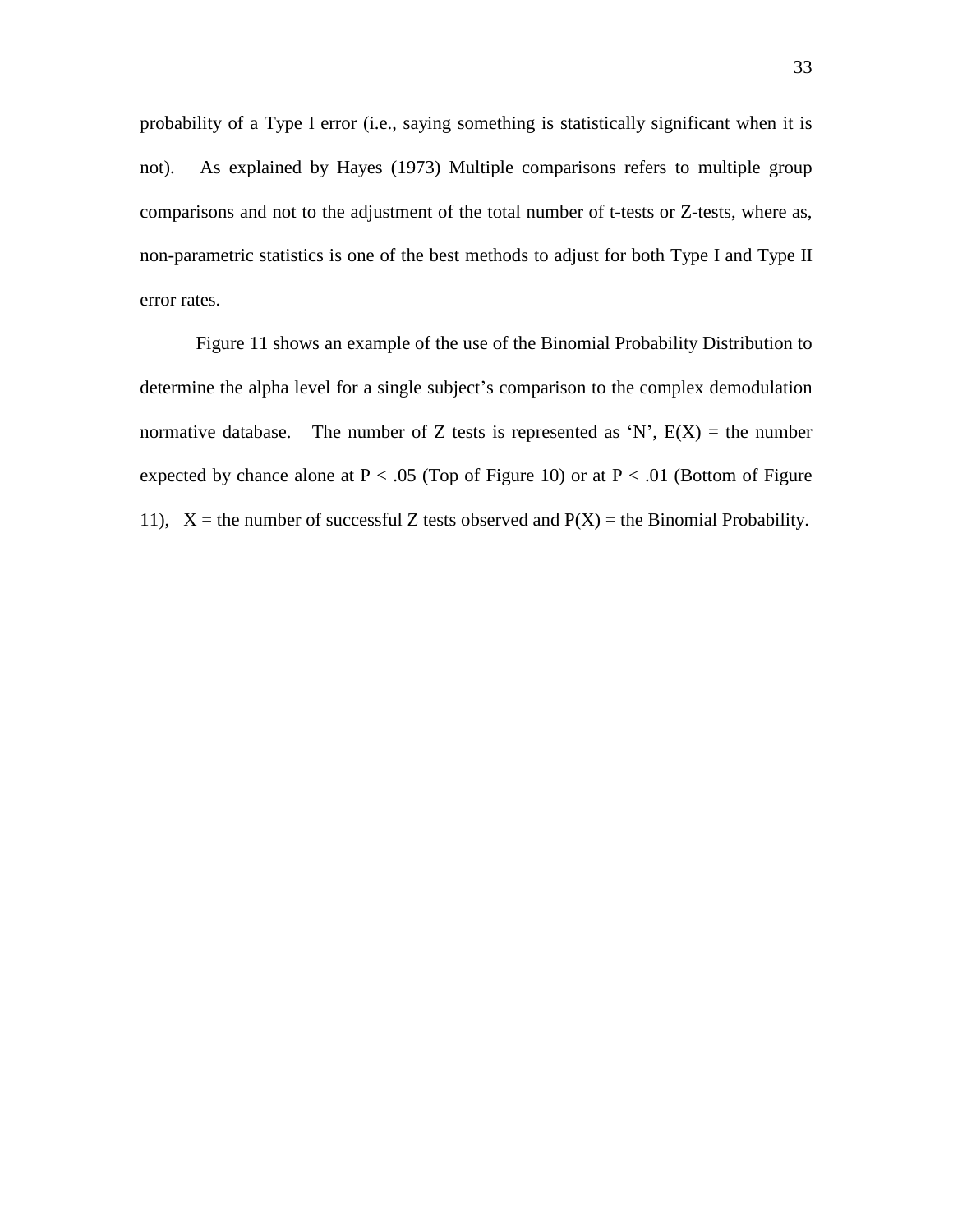| <b>EEG by Frequency</b>                                                                                                                                                                                                                                                                                                                              |     |      |    | <b>Delta</b>           |          | <b>Theta</b>       |                | <b>Alpha</b> |    | <b>Beta</b>        |  |
|------------------------------------------------------------------------------------------------------------------------------------------------------------------------------------------------------------------------------------------------------------------------------------------------------------------------------------------------------|-----|------|----|------------------------|----------|--------------------|----------------|--------------|----|--------------------|--|
| P(atleast X)                                                                                                                                                                                                                                                                                                                                         | N   | E(X) | x  | P(X)                   | ×        | P(X)               | x              | P(X)         | x  | P(X)               |  |
| <b>Relative Power</b>                                                                                                                                                                                                                                                                                                                                | 16  |      | 2  | 0.0429                 | 13       | 0.0000             | 0              | 0.5599       | 0  | 0.5599             |  |
| <b>Amplitude Asymmetry</b>                                                                                                                                                                                                                                                                                                                           | 64  | 3    | 0  | 0.9625                 | 1        | 0.8361             | 0              | 0.9625       | 0  | 0.9625             |  |
| <b>Coherence</b>                                                                                                                                                                                                                                                                                                                                     | 64  | 3    | 9  | 0.0012                 | 17       | 0.0000             | $\overline{2}$ | 0.6265       | 5  | 0.1001             |  |
| <b>Phase</b>                                                                                                                                                                                                                                                                                                                                         | 64  | 3    | 7  | 0.0142                 | 1        | 0.8361             | 0              | 0.9625       | 1  | 0.8361             |  |
| <b>EEG by Hemisphere</b>                                                                                                                                                                                                                                                                                                                             |     |      |    | <b>Intra LEFT</b>      |          | <b>Intra-RIGHT</b> |                | Per EEG      |    | <b>Overall EEG</b> |  |
| P(atleast X)                                                                                                                                                                                                                                                                                                                                         | N   | E(X) | x  | P(X)                   | X        | P(X)               | x              | P(X)         | x  | P(X)               |  |
| <b>Relative Power</b>                                                                                                                                                                                                                                                                                                                                | 32  | 2    | 6  | 0.0009                 | 9        | 0.0000             | 15             | 0.0000       | 58 | 0.0052             |  |
| <b>Amplitude Asymmetry</b>                                                                                                                                                                                                                                                                                                                           | 112 | 6    | 1  | 0.9779                 | 0        | 0.9968             | 1              | 1.0000       |    | $N = 832$          |  |
| <b>Coherence</b>                                                                                                                                                                                                                                                                                                                                     | 112 | 6    | 18 | 0.0000                 | 12       | 0.0040             | 33             | 0.0000       |    | $E(X)=42$          |  |
|                                                                                                                                                                                                                                                                                                                                                      |     |      |    |                        | 4        | 0.6641             | 9              | 0.8274       |    |                    |  |
|                                                                                                                                                                                                                                                                                                                                                      | 112 | 6    | 3  | 0.8165<br><b>Delta</b> |          | <b>Theta</b>       |                | Alpha        |    | <b>Beta</b>        |  |
|                                                                                                                                                                                                                                                                                                                                                      | Ν   | E(X) | x  | P(X)                   | x        | P(X)               | x              | P(X)         | x  | P(X)               |  |
|                                                                                                                                                                                                                                                                                                                                                      | 16  | 0    | 0  | 0.1485                 | 6        | 0.0000             | 0              | 0.1485       | 0  | 0.1485             |  |
|                                                                                                                                                                                                                                                                                                                                                      | 64  | 1    | 0  | 0.4744                 | $\bf{0}$ | 0.4744             | 0              | 0.4744       | 0  | 0.4744             |  |
|                                                                                                                                                                                                                                                                                                                                                      | 64  |      | 1  | 0.1346                 | 2        | 0.0265             | 0              | 0.4744       | 0  | 0.4744             |  |
|                                                                                                                                                                                                                                                                                                                                                      | 64  |      | 0  | 0.4744                 | 0        | 0.4744             | 0              | 0.4744       | 0  | 0.4744             |  |
|                                                                                                                                                                                                                                                                                                                                                      |     |      |    | Intra-LEFT             |          | <b>Intra-RIGHT</b> |                | Per EEG      |    | <b>Overall EEG</b> |  |
|                                                                                                                                                                                                                                                                                                                                                      | N   | E(X) | x  | P(X)                   | x        | P(X)               | ×              | P(X)         | x  | P(X)               |  |
|                                                                                                                                                                                                                                                                                                                                                      | 32  | 0    | 3  | 0.0003                 | 3        | 0.0003             | 6              | 0.0000       | 9  | 0.3233             |  |
|                                                                                                                                                                                                                                                                                                                                                      | 112 | 1    | 0  | 0.6756                 | 0        | 0.6756             | O              | 0.9237       |    | $N = 832$          |  |
|                                                                                                                                                                                                                                                                                                                                                      | 112 |      | 3  | 0.0265                 | 0        | 0.6756             | 3              | 0.2548       |    | $E(X)=8$           |  |
| <b>Phase</b><br>$Z \le 2.576$ or $Z \ge 2.576$ @ .01 Significance Level<br><b>EEG by Frequency</b><br>P(atleast X)<br><b>Relative Power</b><br><b>Amplitude Asymmetry</b><br><b>Coherence</b><br><b>Phase</b><br><b>EEG by Hemisphere</b><br>P(atleast X)<br><b>Relative Power</b><br><b>Amplitude Asymmetry</b><br><b>Coherence</b><br><b>Phase</b> | 112 |      | 0  | 0.6756                 | 0        | 0.6756             | 0              | 0.9237       |    |                    |  |
|                                                                                                                                                                                                                                                                                                                                                      |     |      |    |                        |          |                    |                |              |    |                    |  |
| Fig. 11 - An example of the use of the non-Parametric statistic of the Binomial                                                                                                                                                                                                                                                                      |     |      |    |                        |          |                    |                |              |    |                    |  |

Figure 11 is only one example of how non-parametric statistics can be used to eliminate

multiple comparison problems.

#### **11.0 ñ Peer Reviewed Publications and Independent Replications**

expected Z scores at  $P < .05$  or at the probability  $P < .01$ .

The Lifespan EEG database presented in this paper is unique and represents a sample or a "snap shot" of electrical events in a medium size population. The oldest person in the database was age 82 but the sample size from 50 to age 100 needs to be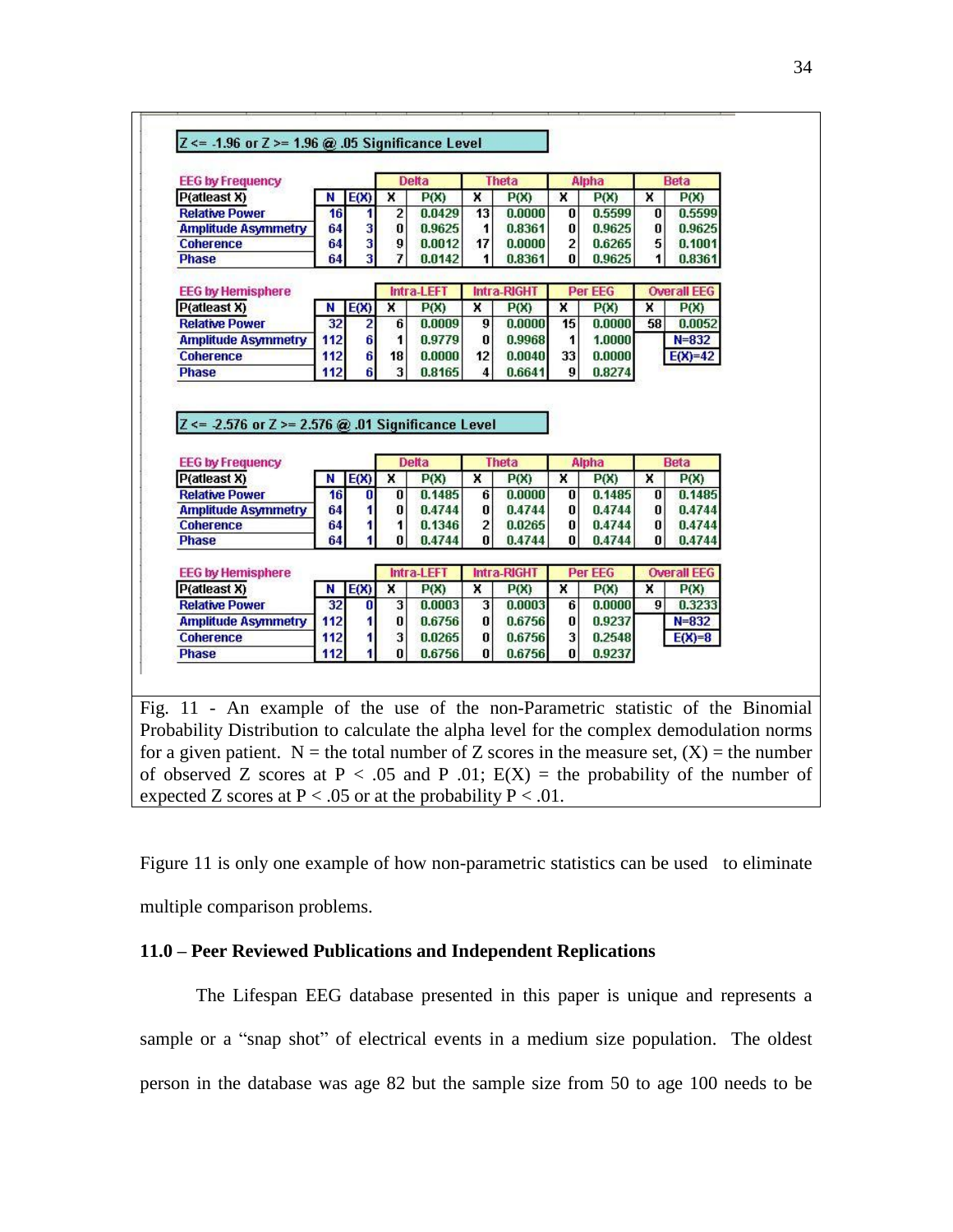lexpanded as the population grows older. Each normative EEG database is necessarily unique by virtue of subject selection, number of subjects, age span and arrangement of the subjects and the digital methods. Also, each EEG database uses different methods to acquire the EEG and to edit and analyze the EEG and, therefore, replication and comparisons across EEG databases are often difficult. In order to use any EEG normative database matching of amplifiers and analytic methods must first be accomplished. It should be kept in mind, that even with matching of amplifier characteristics within 3 to 5% error the enormous variability in skull thickness effects the amplitude and frequency characteristics of the EEG itself far more than slight differences in amplifier characteristics. For example, the human skull is on the average 80 times less conductive than the brain and scalp. Therefore, an individual with a 10% thinner skull may be result in a 800% change in EEG amplitude across all frequencies.

Although precise replication is difficult for any of the existing EEG databases, nevertheless, independent replication of certain aspects of the Lifespan EEG Database have been published. Also, most of the acquisition methods, analysis methods and results of experiments using the Lifespan EEG database have been published in refereed journals which are cited below. Aspects of the development of relative power of the Lifespan EEG norms have been replicated in studies by Matousek and Petersen (1973) as analyzed by John et al (1977); Fischer (1987); Thatcher (1980), Epstein (1981), and van Baal (1995) Aspects of the EEG coherence development in the database presented in this paper have been replicated by Gasser et al (1988) and by van Baal and others in genetic analyses (van Baal, 1997; van Beijsterveldt CE, et al, 1998; van Baal GC, et al, 1998).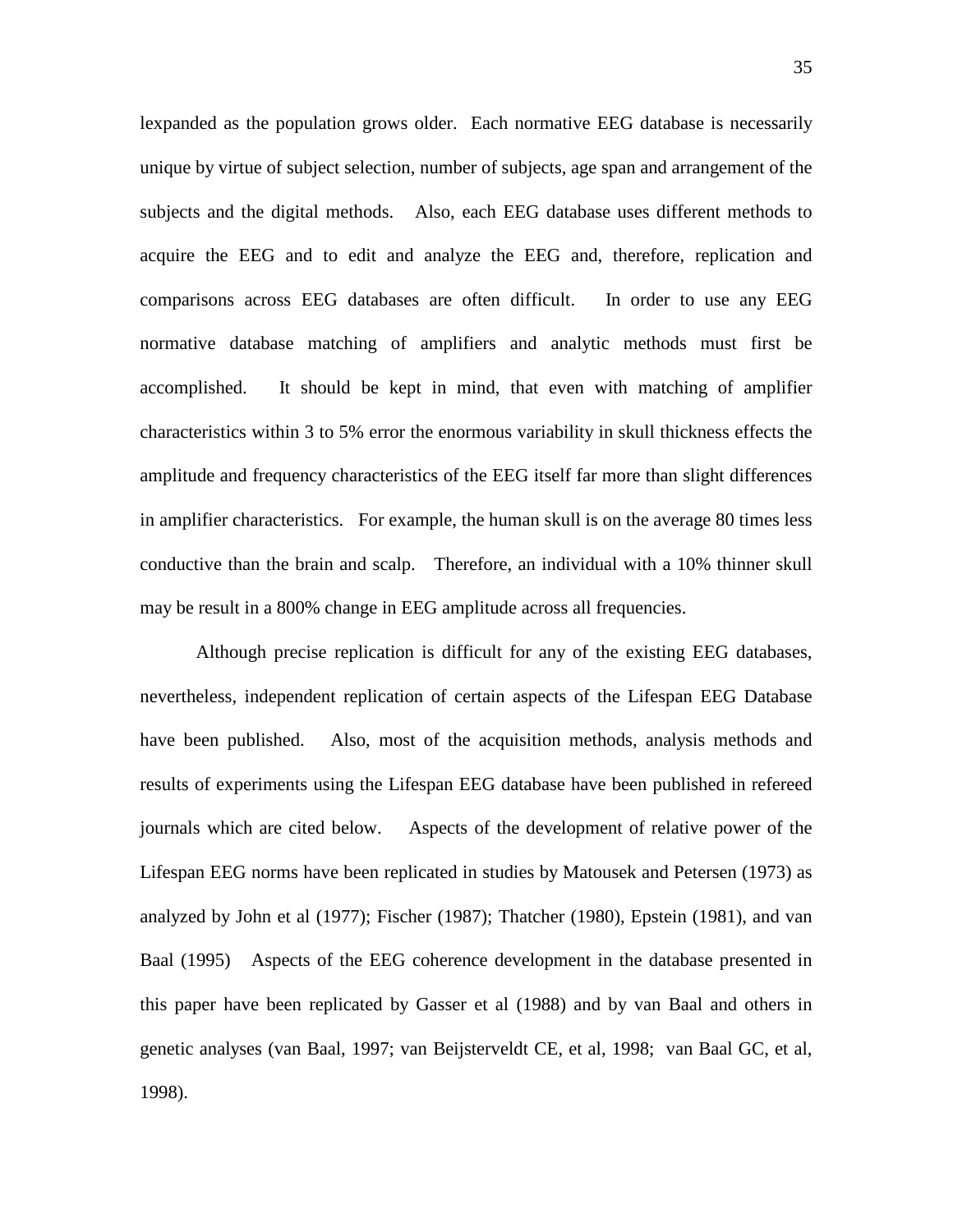#### **11.0 - Bibliography**

- Bendat, J.S. and Piersol, A.G. (1980). Engineering Applications of Correlation and Spectral Analysis, John Wiley & Sons: New York.
- Cohen, J. Statistical Power Analysis for the Behavioral Sciences, Academic Press, NY, 1977.

Cronbach, L.J. Test Validation, In: R. Thorndike (ed.) Educational Measurement. Washingotn, DC, American Council on Education, 1971. (pp. 443-507).

Epstein, H.T. EEG developmental stages. Devel. Psychobiol., 13: 629 - 631, 1980.

Daubert v. Merrell Dow Pharmaceuticals (Daubert), 61 U.S.L.W 4805 (U.S. June 29, 1993).

Duffy, F., Hughes, J.R., Miranda, F., Bernad, P. and Cook, P. (1994). Status of quantitative EEG (QEEG) in clinical practice, 1994. Clin. Electroencephalography, 25(4), VI - XXII.

Epstein, H.T. EEG Developmental Stages. Developmental Psychobiology, 13: 629-631, 1980.

Feymman, R.P, Leighton, R.B. and M. Sands. The Feynman Lectures on Physics, Vol II, Addison-Wesley Publishing Co., Reading, Massachusetts, 1964.

Fischer, K.W. Relatioins between brain and cognitive development. Child Development, 57: 623-632, 1987

Gasser T, Verleger R, Bacher P, Sroka L Development of the EEG of school-age children and adolescents. I. Analysis of band power. Electroencephalogr Clin Neurophysiol 1988a Feb;69(2):91-9

Gasser T, Jennen-Steinmetz C, Sroka L, Verleger R, Mocks J. Development of the EEG of school-age children and adolescents. II: Topography. Electroencephalogr Clin Neurophysiol 1988b Feb;69(2):100-9.

Hanlon, H.W. Togographically different regional networks impose structural limitations on both sexes in early postnatal development. In: K. Pribram & J. King (Eds.), Learning as self-organizaation (pp.311-376), Mahwah, NJ: Lawrence Erlbaum Assoc., Inc., 1996.

Hayes, W. L., Statistics for the Social Sciences, Holt, Rhinehart and Winston, New York, 1973).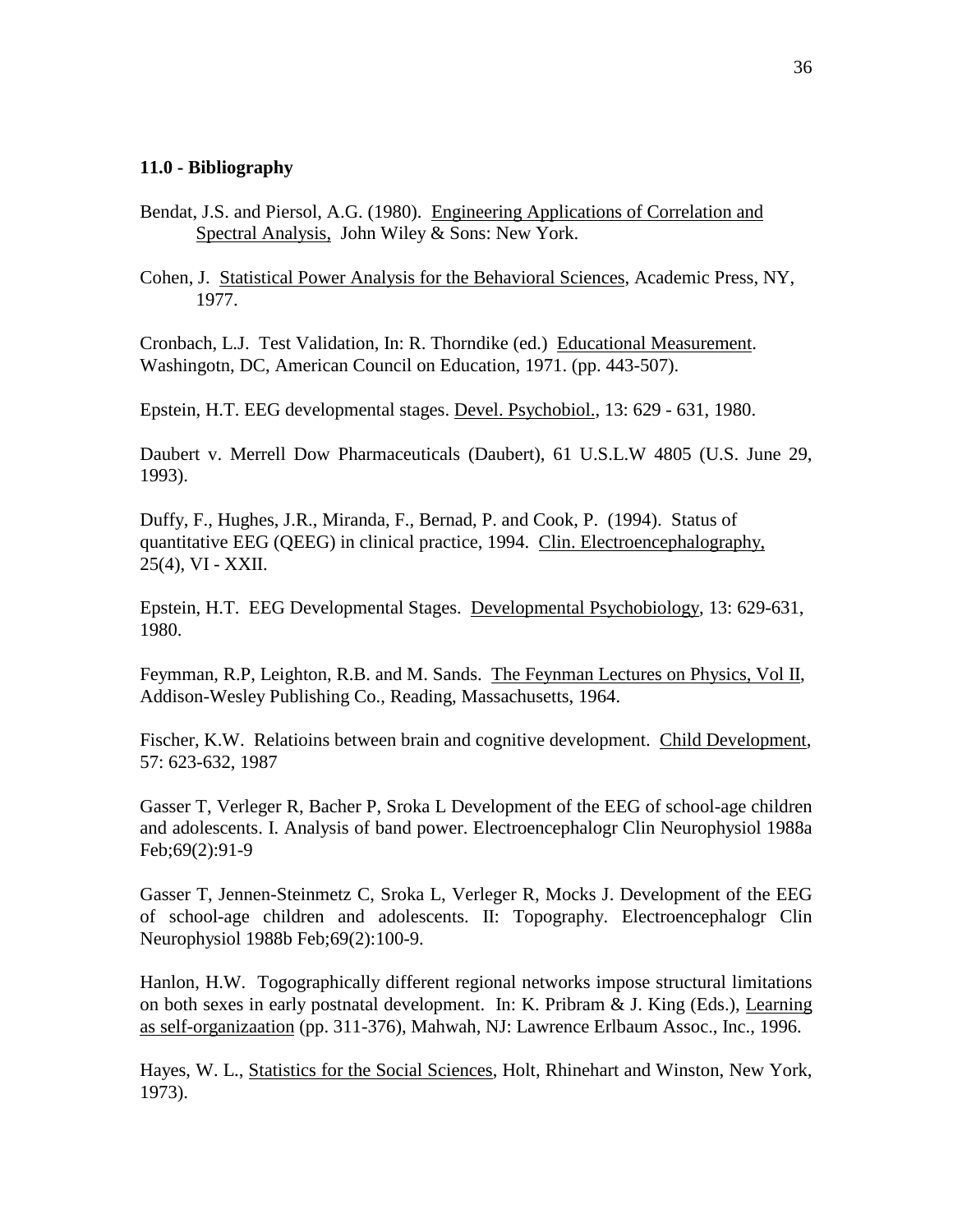Hanlon, H.W., Thatcher, R.W. and Cline, M.J. Gender differences in the development of EEG coherence in normal chilkdren. Develop. Neuropsychol., 16(3): 479-506, 1999.

John, E.R. Functional Neuroscience, Vol. II. Lawrence Erlbaum Assoc., NJ., 1977.

John, E.R. Karmel, B., Corning, W. Easton, P., Brown, D., Ahn, H., John, M., Harmony, T., Prichep, L., Toro, A., Gerson, I., Bartlett, F., Thatcher, R., Kaye, H., Valdes, P., Schwartz, E. (1977). Neurometrics: Numerical taxonomy identifies different profiles of brain functions within groups of behaviorally similar people. Science, 196, 1393-1410.

John, E.R., Ahn, H., Prichep, L., Trepetin, M., Brown, D. and Kaye, H. (1980). Developmental equations for the electroencephalogram. Science, 210, 1255-1258.

John, E.R., Prichep, L.S., Fridman, J. and Easton, P. (1988). Neurometrics: Computer assisted differential diagnosis of brain dysfunctions. Science, 293, 162-169.

Kaiser, D. A. & Sterman, M. B. (2001). Automatic artifact detection, overlapping windows and state transitions. *Journal of Neurotherapy*, *4* (3), 85-92.

Lubar, J. F. (1997). Neocortical dynamics: Implications for understanding the role of Neurofeedback and related techniques for the enhancement of attention. Applied Psychophysiology and Biofeedback, 22, 111-126.

Mahle, S. *Daubert* and the Law and Science of Expert Testimony in Business Litigation "Business Litigation in Florida," 4th ed. (2001).

Malmivuo, J. and Plonsey, R. Bioelectromagnetism. New York, NY: Oxford University Press, 1995.

Matousek, M. and Petersen, I. Frequency analysis of the EEG background activity by means of age dependent EEG quotients. In: Automation of Clinical Electroencephalography, P. Kellaway, and Petersen, I. (Eds.), Raven Press, New York, 1973.

Nunnally, J.C. Psychometric Theory, McGraw-Hill, New York, 1978.

Nunez, P. (1981). Electrical Fields of the Brain, Oxford univ. Press, Cambridge.

Nunez, P. Neocortical dynamics and human EEG rhythms, (1995).Oxford Univ. Press, New York.

Otnes, R.K. and Enochson, L. Digital Time Series Analysis, New York: John Wiley and Sons, 1972.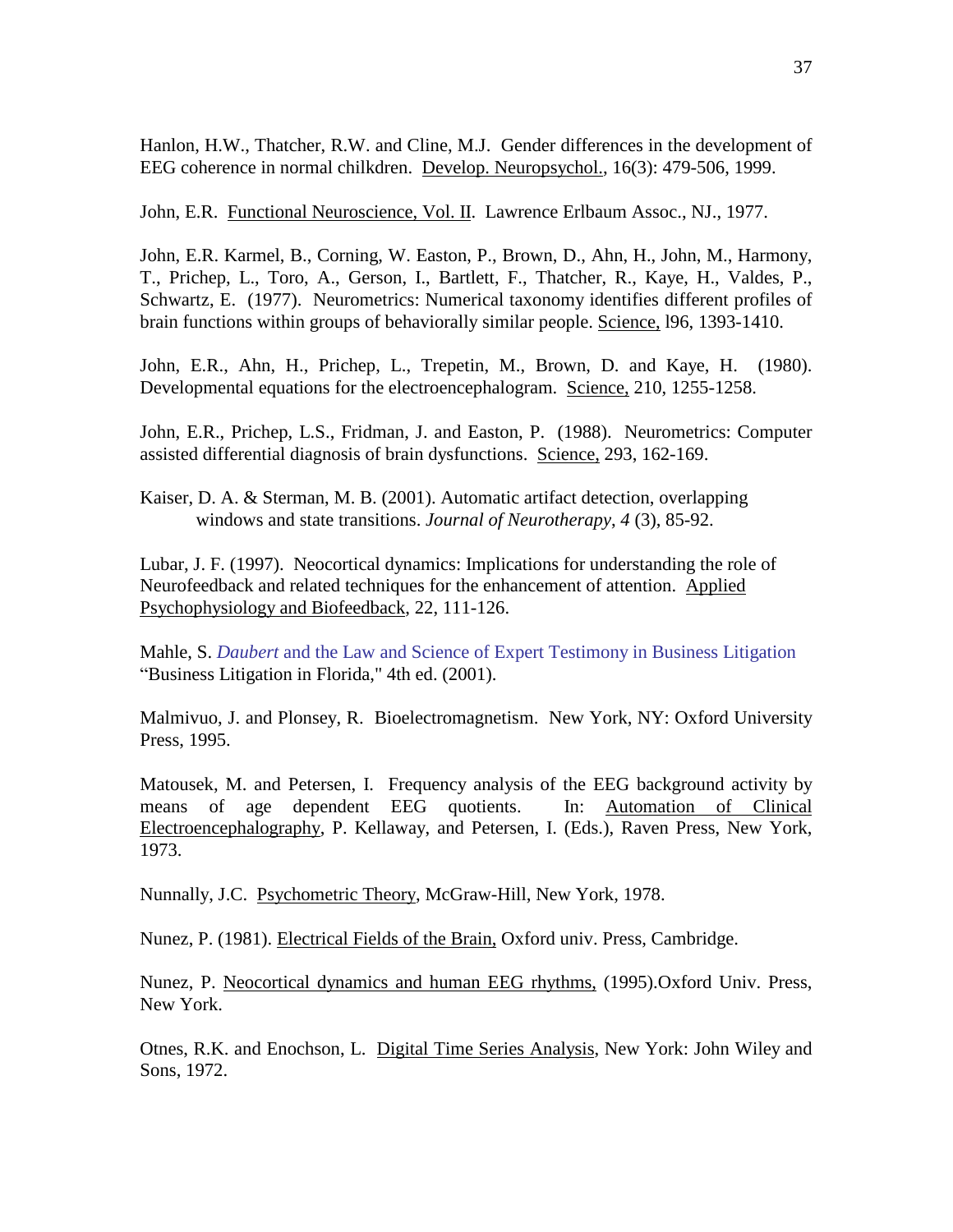Press, W.h., Teukolsky, S.A., Vettering, W.T. and Flannery, B.P. Numerical Recipes in C Cambridge Univ. press., 1994.

Savitzky, A. and Golay, M.J.E. Smoothing and differentiation of data by simplified least squares procedures. Analytical Chemistry, 36, 1627-1639, 1964.

Thatcher, R.W. Neurolinguistics: Theoretical and evolutionary perspectives. Brain and Language, 11, :235-260, 1980.

Thatcher, R.W., Lester, M.L., McAlaster, R., and Horst, R. Effects of Low Levels of Cadmium and Lead on Cognitive Functioning in Children, Archives of Environmental Health, 37: 159-166, 1982.

Thatcher, R.W., McAlaster, R., Lester, M.L., Horst, R.L. and Cantor, D.S. Hemispheric EEG Asymmetries Related to Cognitive Functioning in Children. In: Cognitive Processing in the Right Hemisphere, A. Perecuman (Ed.), New York: Academic Press, 1983.

Thatcher, R.W., and Krause, P. Corticocortical Association Fibers and EEG Coherence: A Two Compartmental Model. Electroencephalog. Clinical Neurophysiol., 64: 123 - 143, 1986.

Thatcher, R.W., Walker, R.A. and Guidice, S. Human cerebral hemispheres develop at different rates and ages. Science, 236: 1110-1113, 1987.

Thatcher, R.W. A Life Span EEG Normative Database, Copyright TXu 347-139, U.S. Copyright Office, 1988.

Thatcher, R.W., Walker, R.A., Gerson, I. and Geisler, F. EEG discriminant analyses of mild head trauma. EEG and Clin. Neurophysiol., 73: 93-106, 1989.

Thatcher, R.W. Maturation of the human frontal lobes: Physiological evidence for staging. Developmental Neuropsychology, 7(3): 370-394, 1991.

Thatcher, R.W. Cyclic cortical reorganization during early childhood. Brain and Cognition, 20: 24-50, 1992.

Thatcher, R.W. Psychopathology of Early Frontal Lobe Damage: Dependence on Cycles of Postnatal Development. Developmental Pathology, 6: 565-596, 1994.

Thatcher, R.W. EEG normative databases and EEG biofeedback. J. of Neurotherapy,  $2(4): 8 - 39, 1998.$ 

Thatcher, R. W., Biver, C., McAlaster, R and Salazar, A.M. Biophysical linkage between MRI and EEG coherence in traumatic brain injury. NeuroImage, 1998a; 8(4), 307-326.